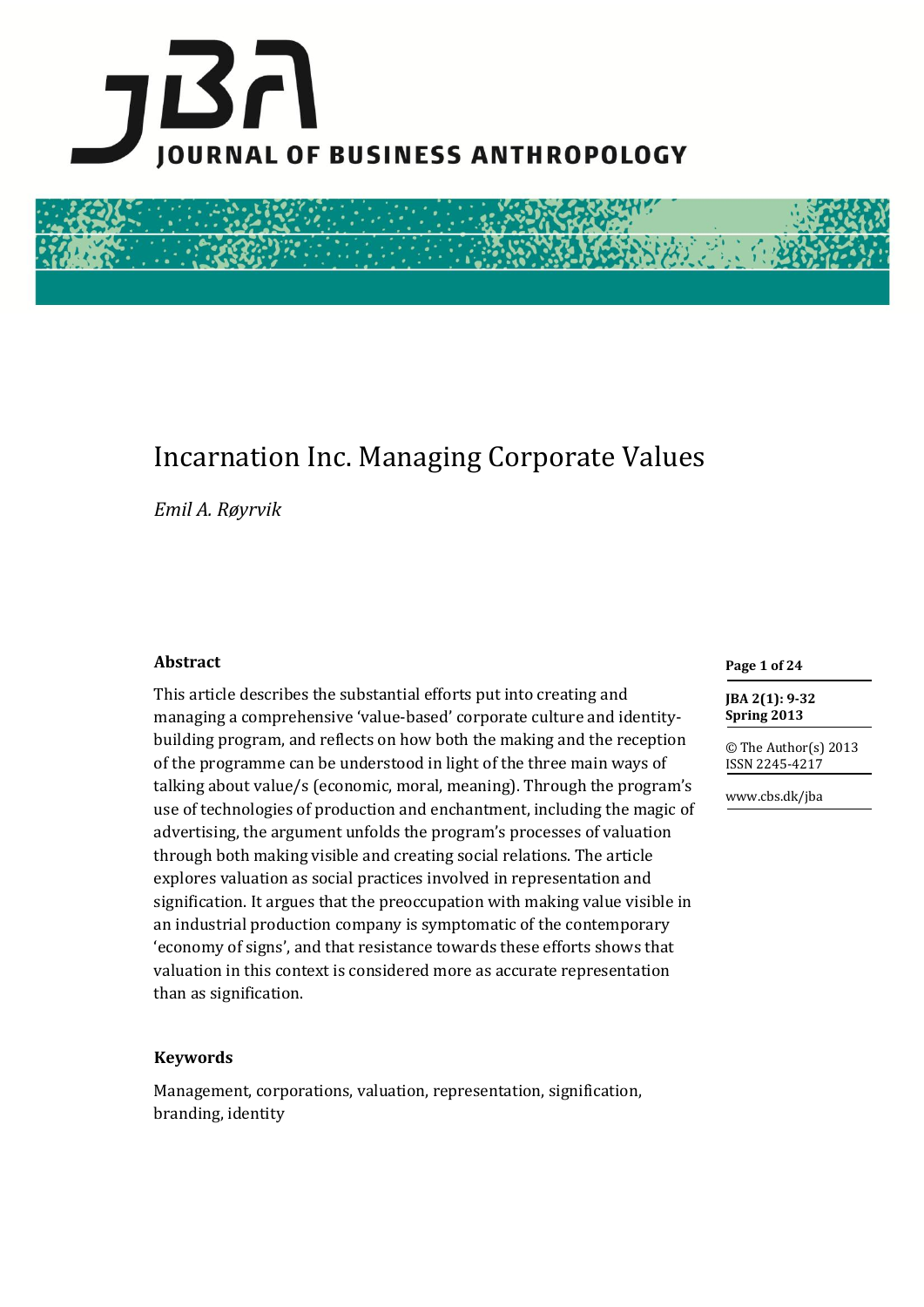#### **Introduction**

In social studies of phenomena, actors, and activities rendered in some sense as 'economic', key debates have revolved around the concept of value. The polysemy of the concept – simply outlined, for example, by the difference it connotes as 'value' in the singular and 'values' in the plural – suggests the complexity and challenges involved in studies of value/s. Within sociology alone, eight different literatures have been identified. While not speaking systematically with each other, they are all 'concerned with how value is produced, diffused, assessed, and institutionalized across a range of settings' (Lamont 2012: 203). However, an emerging common thread in social science perspectives on value/s is to study them as social practices (Helgesson og Muniesa 2013).

Striking a similar note in anthropological theorizing about the multiple meanings and discourses of valuation, as well as seeing value/s as social practices, David Graeber (2001) identifies three main ways of talking about value: the sociological or moral sense of 'good', 'proper' or 'desirable' values in human life; the economic conception of value that highlights measures of the degree to which objects are desired; and finally, the linguistic or semiotic sense, inherited from Saussure, of value as 'meaningful difference'.

Value, values and valuation might thus mean a number of things, reflected also in the plurivocality of the terms in various languages. Still, a burgeoning literature in the social sciences suggests that such terms are the outcome of extensive institutional effort and social practices devoted to 'rendering heterogeneous resources commensurable' (Styhre 2013: 52). Emphasising how value/s are intimately connected to commensuration, scholars have suggested that valuation could be viewed as processes that bring 'order to mere differences', and that it is concerned with 'how people, things and idea(l)s are ordered in relation to one another' (Kjellberg and Mallard 2013: 17). And this again, of course, relates value/s to basic social processes of objectification and classification, although classification and valuation are not exactly the same thing.

A fruitful distinction between classification and valuation is that valuation aims more towards *signifying* the world than accurately accounting for it. As suggested by Kjellberg and Mallard (2013), one way of highlighting both the link between them and their distinctiveness is to suggest that, as ordering activities, classification and valuation differ in their relative emphases on representation and signification respectively. Where classification emphasizes representation over signification, valuation activities are constituted relatively more around signification than representation. However, these differences should be considered more by degree and overlap than by clear cutting divisions.

Graeber situates the work of Marilyn Strathern (e.g. 1987, 1988) in the semiotic Saussurean tradition. In Strathern's perspective, the social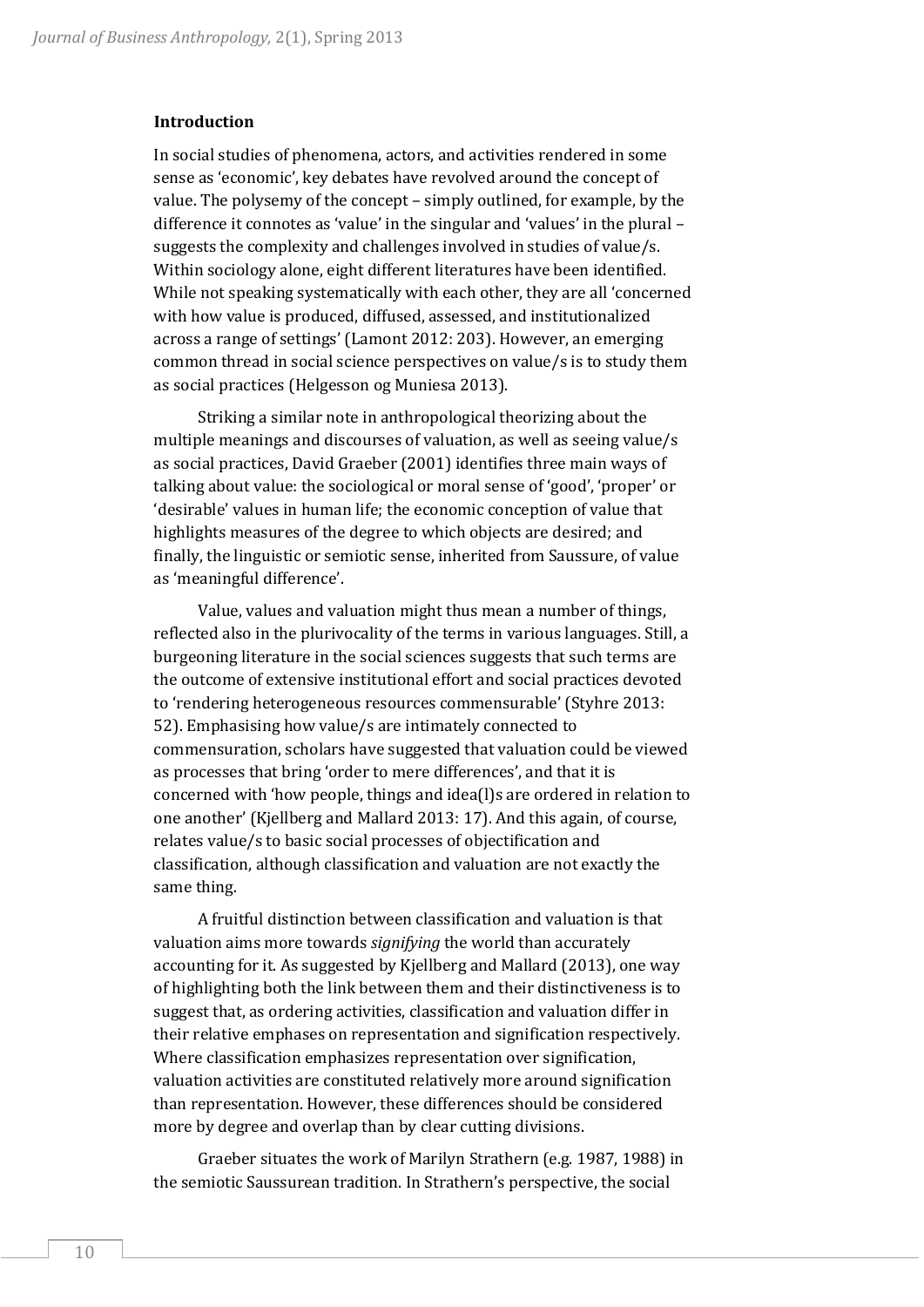world is ultimately and invisibly constituted by relations, rather than by things and persons, and while the perceptible world is the vehicle of meanings, the latter originate in a culturally produced and reproduced system of signs (Gell 2006). Using the work of Nancy Munn, in particular (e.g. Munn 1986), Graeber outlines a theory of value that rather departs from the importance of human actions, and invites us to start 'from the assumption that what is ultimately being evaluated are not things, but actions'. It is here, too, that we recognize the overall starting point of this article, considering valuation as social practice, and in particular social practices that are focused on ordering by means of signification.

In Strathern's perspective, objectification is a key concern – understood as the revelation or making visible of underlying relations in perceptible appearances that are vehicles of meaning (Gell 2006). In terms of value, this perspective indicates that social relations take on value by being identified *vis-à-vis* others (Graeber 2001: 47). In the approach of Munn and Graeber, value is rather seen as the actions of *creating* relations, so that the making visible is simply an acknowledgement of value already present as a potential. According to this perspective, value becomes 'the way people represent the importance of their own actions to themselves' (ibid.). This is done through some socially recognised forms, but the value does not originate in the forms themselves.

In this article I will ethnographically describe and analyse the social practices of some significant valuation processes in the Hydro Corporation. I will explore the social practices of managers and members in the company involved in forging and disseminating the so-called 'Hydro Way' – a comprehensive 'value-based management' culture- and identity-building program. Rather than framing the topic in terms of the extensive literatures on 'corporate and organizational culture', the article explores the forms of valuation involved in how managerial and corporate members communicate, in their own terms, 'who they are' and 'what they do' – both to themselves and to external audiences – and it questions the constructions of value/s these give rise to. This focus is in line with a suggestion for critical challenges to research in business anthropology: 'How the business world is creating new forms and relationships of value…' (Batteau and Psenka 2012: 86). The article analyses the Hydro Way valuation processes in light of the representation-signification spectrum, and investigates the relative emphases, the organizational supports of valuation, and how valuation processes are interrelated.

An underlying assumption of the concerted management actions involved in the Hydro Way – also signified in the double meaning of their concept of 'value-based management' – is that there is a spillover effect or causality between exchanging and enabling unequivocal sociological/moral values, on the one hand, and the creation of economic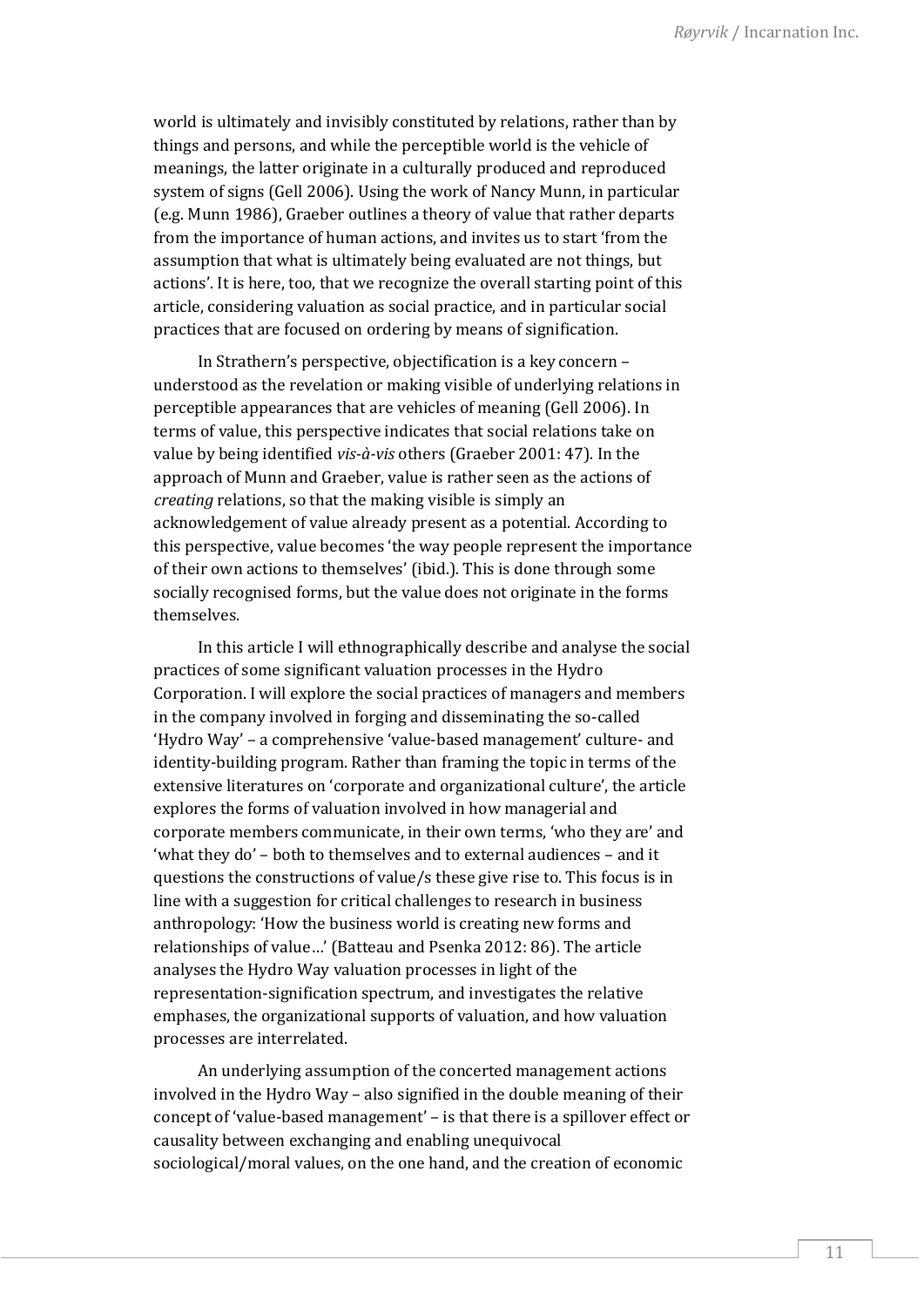value for the company, on the other. I also describe some of the varied reactions instigated among members of the corporation by the Hydro Way, and argue that, even in such a primary case of 'instrumentalisation of relations', there is still some room for ambiguities, ambivalence, and resistance.

Based in Norway, Hydro was founded in 1905 – the same year the country celebrated its independence from Sweden – and is today a leading actor in the global aluminium production industry, employing 22,000 people in more than 40 countries worldwide. Hydro might be considered the most important corporation in the development of the modern, industrial state of Norway; yet it had a global outlook from its inception, and today the majority of its employees and operations are found abroad. Significantly, Hydro is a primary example of the particular Nordic model of 'democratic capitalism', where 'democracy' is perceived as the highest system value of capitalism, and where the corporation is seen to have a broad social role and mandate as a vehicle for societal development and growth.

This article focuses on Hydro's own substantial means and efforts at representing and reconstructing itself by means of various languagebased idioms. Thus I want to elaborate upon some of the corporation's explicit 'communications', 'profiling', and 'branding' media material – such as brochures, posters, and pictures – and, not least, on how the major Hydro Way program, which inscribed the guiding principles for all of this material, was brought into being. Before I present the empirical sections, analysis and conclusions, however, I will first contextualize the study within a broader framework and critique of corporate management.

# **Value-based management**

The focus on 'value-based management' is part of the historical unfolding of the seminal managerial revolution (Shenhav 1999), which in its present state is dominated by creating 'shareholder value' (Ho 2009). Highlighting some of the corollaries of a focus on 'value-based management', Boltanski and Chiapello's analysis of the 'new spirit of capitalism' underscores what they label the modalities of control in 'neomanagement', entailing the significant transition from control to selfcontrol. Ensuring self-control is achieved by subsuming the inner life – the emotions, values, and personal relations of workers – under productivity and profit motives (Boltanski and Chiapello 2007: 78–86). They identify, for example, the practice of organizing workers in so-called 'autonomous teams', where developing trust and moral contracts is a central and significant mechanism to induce people to control themselves. This is similar to Reed's (2011) summary of 'neo-bureaucratic control regimes' as including a focus on 'team performance' and peer-group regulatory mechanisms.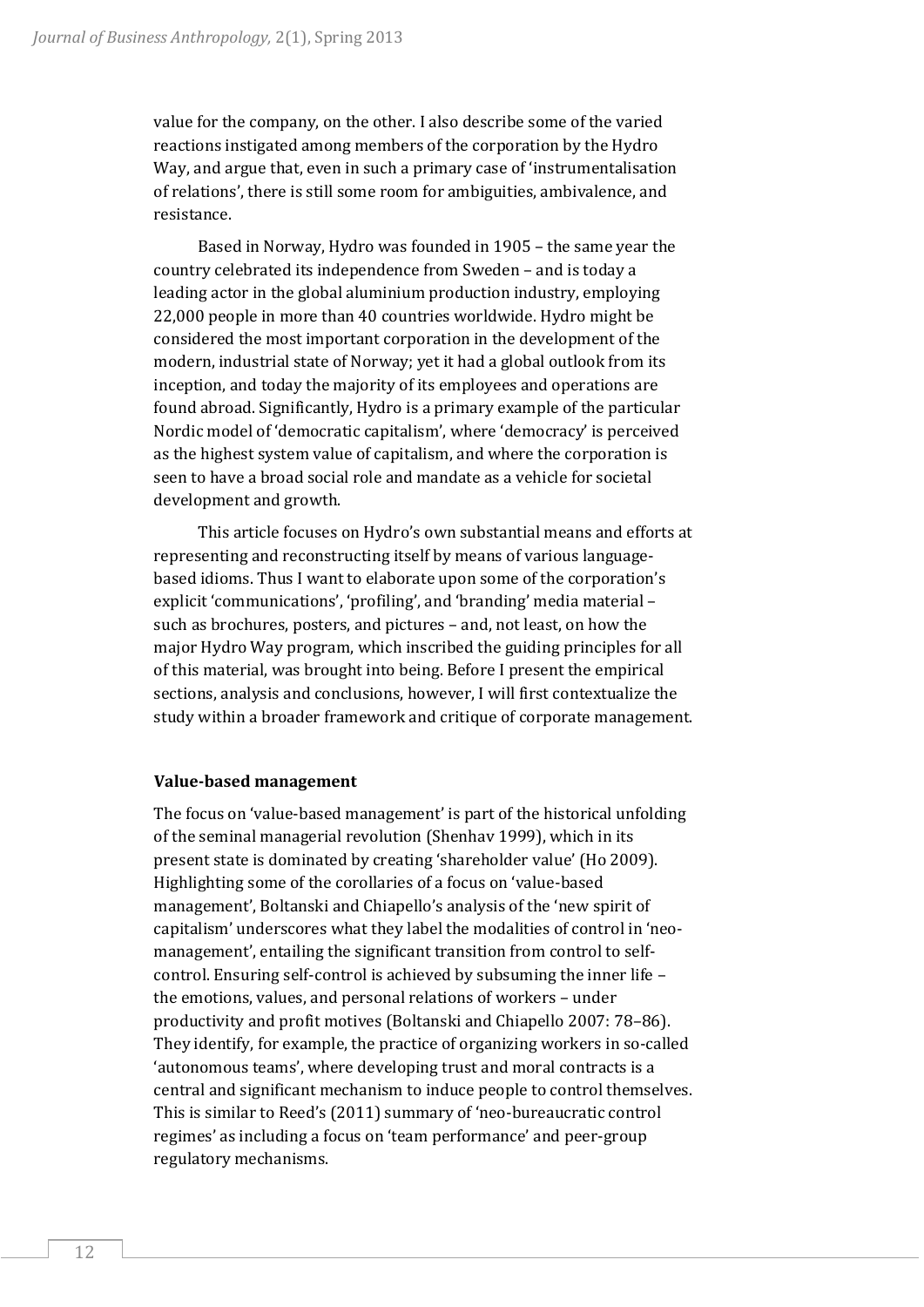An additional characteristic of the new type of 'managementality' (Sørhaug 2004) is that it also enables relations based on 'mimetic desire', the principle of desiring what you think others desire and which makes people '*want to want*' (ibid.: 104, my translation). In mimetic desire seduction is the basis of power; thus managementality encompasses both (self)discipline and seduction. The managerial technologies occasioning these effects are, in large part, various communications 'tools and efforts', employed in this case to create and disseminate the Hydro Way throughout the organization. As will be shown later, the programme can be seen to utilise the modalities of neo-management and mimetic desire by subsuming the inner life of members (especially their moral values and the making of meaning), and by embedding the organization in the consumption culture and commodity flows that breed mimetic desire.

Following anthropologist Tian Sørhaug, I work from the notion that, although leadership is performed in a multiplicity of ways in highly heterogeneous contexts, a cross-culturally universal feature of leadership could be its significance as '*incarnations of organizational processes'*  (Sørhaug 2004: 31, my trans., italics in original)*.* That is to say, more or less coordinated human interaction, which at least to some degree is directed towards common values, goals and tasks, is carried forward by or embodied in particular persons. Leadership or managing emerges when certain people take or get responsibility for regulating internal and external organizational boundaries in order to facilitate order and direction, and so serve as personal guarantors for organizational structure and strategy. These tasks are difficult for managers to distance themselves from, and thus management is a function with which one not only identifies, but becomes identical (ibid.). While I have analyzed some of the 'incarnations' incorporated in managing in Hydro elsewhere (Røyrvik 2008), I will here understand the Hydro Way programme as consisting of managerial efforts directed towards reifying and standardising managers somewhat paradoxically as the 'incarnations of organizational processes' in a depersonalizing sense.

In correspondence with a view of 'technology' as cultural efforts aiming at interpretation and mastery of *both* nature and culture, the 'communications' analyzed in this paper are seen, in line with Wagner's analysis of culture (1981), to consist of undertakings aimed at direct interpretation and mastery of Hydro's own cultural values, practices and images. As such, Hydro 'communications tools and efforts' are examples of aspects of both Gell's 'technology of production' and the 'technology of enchantment' (1988). The former is defined as 'i.e. roundabout ways of securing the "stuff" we think we need; food, shelter, clothing, manufactures of all kind' (ibid.: 7), but also includes the production of signs, that is, communication. For its part, the 'technology of enchantment' is the 'psychological weapons which human beings use to exert control over the thoughts and actions of other human beings' (ibid.). Gell considers this form of technology to be the most sophisticated that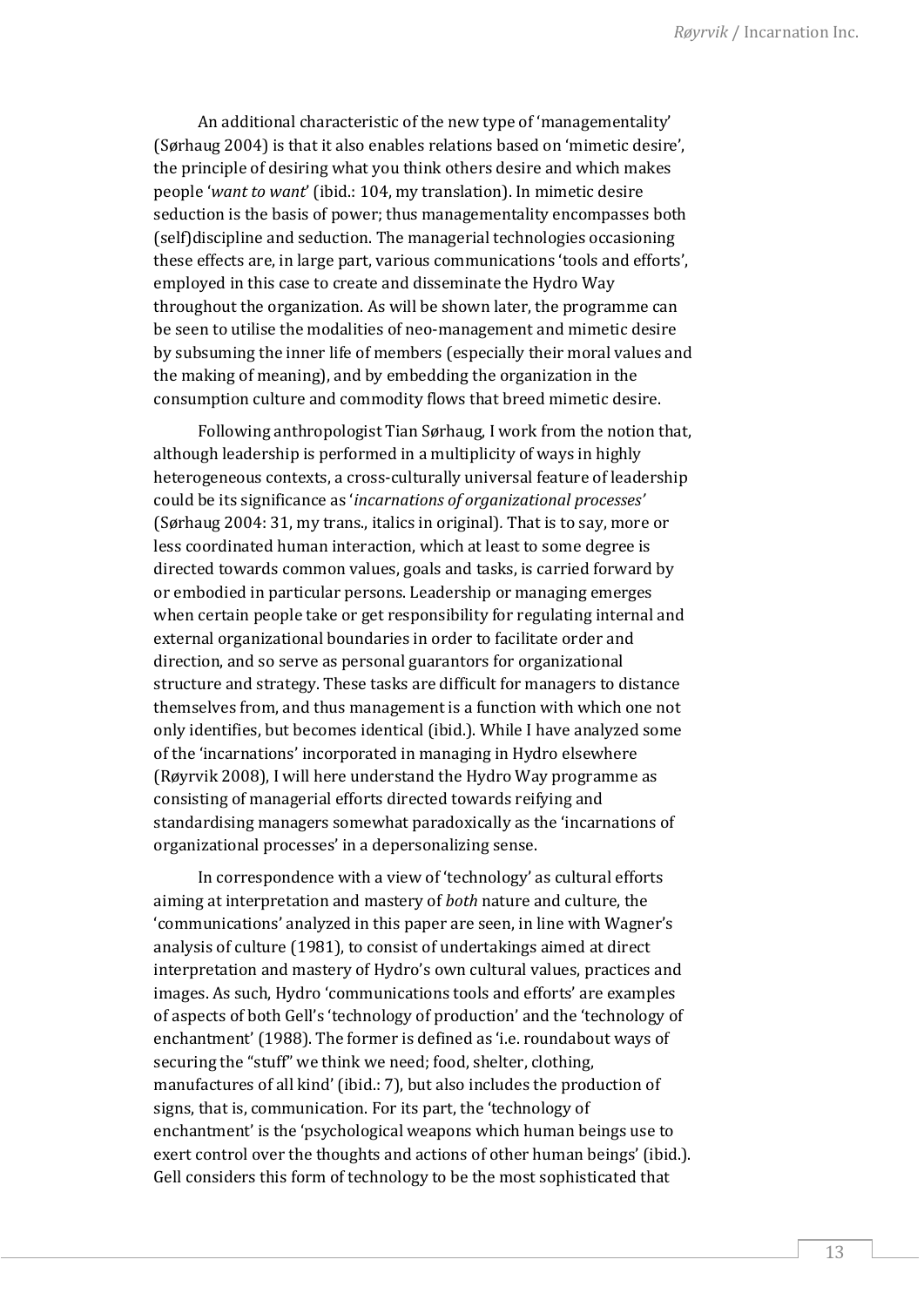we possess, and includes in it 'all those technical strategies, especially art, music, dance, rhetoric, gifts, etc., which human beings employ in order to secure the acquiescence of other people in their intentions and projects' (ibid.).

The practices of managing Hydro 'communications' – where Hydro is seen as a whole, a corporate body – are also a form of managing value/s in all the three senses outlined above (sociological, economic and semiotic). They also contribute, on behalf of the Hydro legal person, to constructing a type of corporate identity and impression management that takes on value/s through various forms of creation, classification and valuation processes. Chief among these processes are the creation and control of information flows, and efforts at symbolically attracting, engaging and reassuring both internal audiences and external 'stakeholders' (shareholders included), in order to legitimize their role in various economic and societal markets, communities and contexts. A closer look at the empirical setting and material follows.

# **Value integration the Hydro Way**

The data in this article are drawn from long-term, multi-sited ethnographic research in collaboration with Hydro during the period 2000-2010, with a particular focus on management in a set of the corporation's industrial projects and production plants in Norway, Spain, China, and Qatar. Framed as an ethnographic extended case study, participant and non-participant observation (in offices, meetings, project sites, plants), document analysis (internal and external), and interviews (with corporate [central] managers, local managers, project managers, experts, and operators) were the main methods employed (for detailed descriptions, see Røyrvik 2008, 2011).

While investigating the internal actors, networks and actions of managers and members of the organization involved in realizing new projects and building new plants, I became increasingly fascinated by both the centralized and local, concerted and emergent, efforts at representing and signifying the value/s of the company both internally and externally. One of the centralized and major initiatives to this end was the so-called 'Hydro Way'. In conjunction with Hydro's growing internationalization, especially through its 2002 acquisition of the major German international aluminium company VAW, which lifted Hydro to become the world's third largest integrated aluminium company, Hydro top management realized the increasing requirements put on its managers and employees to be able to manoeuvre and move between many different cultural and knowledge traditions and a variety of organizational environments and circumstances.

Against this background, more of which is discussed below, top management highlighted the importance of 'value-based management'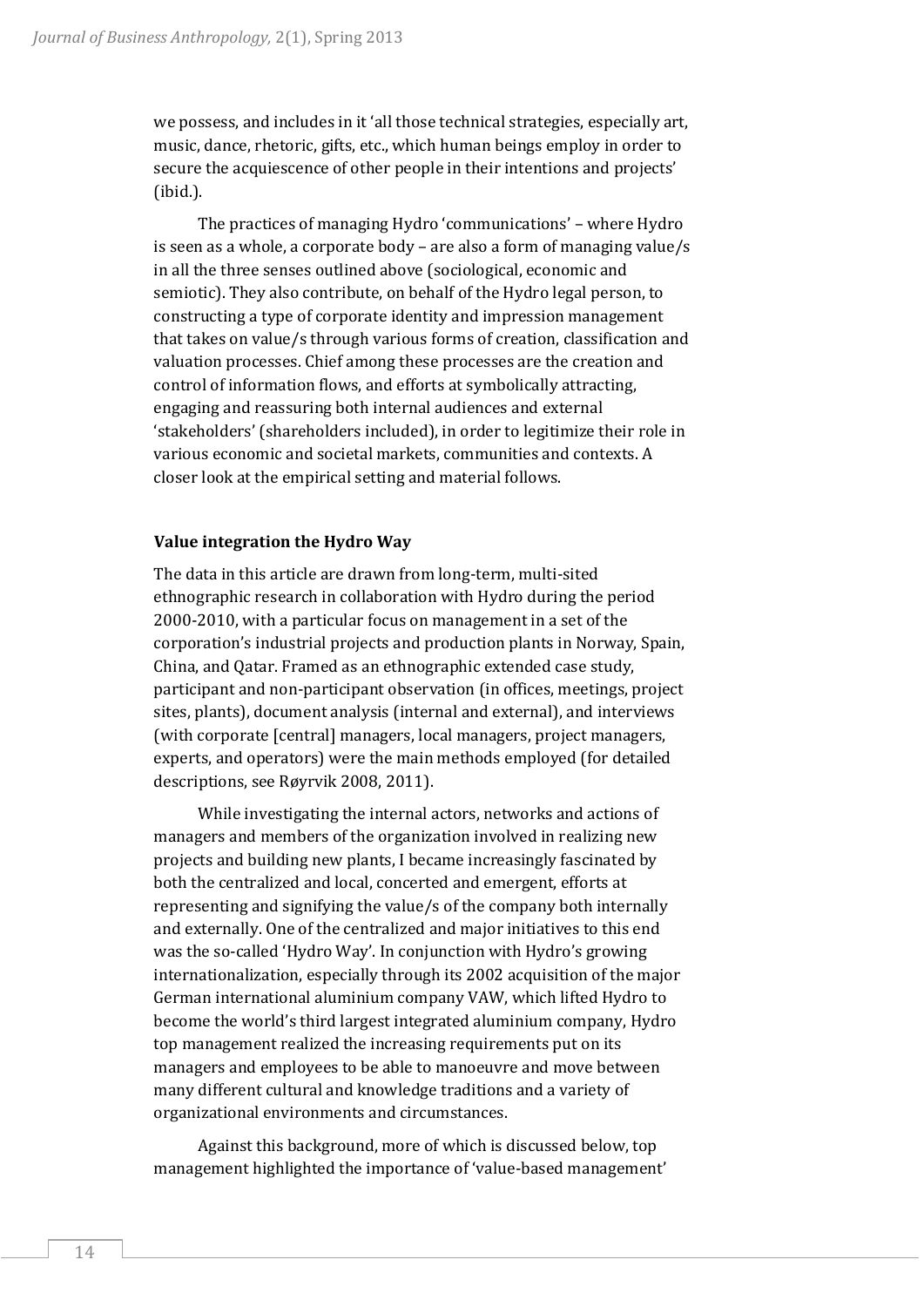and 'value integration' in enabling a purposeful Hydro community. The Hydro Way was the answer to the challenge. Value integration is noted in the literature on the knowledge economy (Sørhaug 2004: 323) as a major means of sustaining purposeful communion in the face of complexity, diversity, and requirements of flexibility. As such, the Hydro Way constituted an ambitious effort to manage (economic, moral, meaningful) value/s in a diverse and complex cross-cultural context, such as that afforded by the world-wide Hydro Corporation.

When I visited Hydro's investment projects and production plants in China for the first time, the new Hydro Way communications material had also been produced and distributed in Chinese. Everybody I talked to locally was very positive about the material. They had read it and praised Hydro for making it available to them. In particular, they were impressed and felt motivated by its contents, and could identify with the values promoted by Hydro. When talking about values, they referred variously to different elements of the 'package' that comprises the Hydro Way. As outlined in the quite extensive 30-page brochure 'Hydro Way – the principles and believes we live by', 'The Hydro Way is built on a solid foundation: the four talents of our company, our mission and our values' (p. 4). In a newer, updated and more compact version, the Hydro Way is defined somewhat differently, as 'our way of working'.<sup>1</sup> In China, Herman, the European expat General Manager of one of the Hydro plants, discussed the Hydro Way in relation to his newly hired Chinese organization and employees:

"You know, they have strength. They are very enduring. You can give them five days of manuals to read and they read five days – what we won't do, what nobody should do, and so on. They really study. If you give them The Hydro Way, this brochure, I see some of the people are really, really reading this, and translating it into Chinese. And they are willing to work very thoroughly with the details of it."

The elements of the 'Hydro Way foundation' are described in the following manner: 'Hydro's mission is to create a more viable society by developing natural resources and products in innovative and efficient ways'. What it calls its 'institutional talents' are described after asking the question: 'What are the talents at the root of who we are?' Its answer is fourfold. 'An ability to develop source business; a drive to optimize; an instinct to commercialize; a passion for social commerce'. Finally, the Hydro values are highlighted as: Courage, Respect, Cooperation, Determination and Foresight. All of the elements are elaborated upon and illustrated in the brochure with examples from the corporation's business operations.

In the new version, from 2007 onwards, the same mission and

<sup>1</sup> This version can be found at[: http://www.hydro.com/en/About-Hydro/The-](http://www.hydro.com/en/About-Hydro/The-Hydro-Way/)[Hydro-Way/](http://www.hydro.com/en/About-Hydro/The-Hydro-Way/) (accessed 24 November, 2012).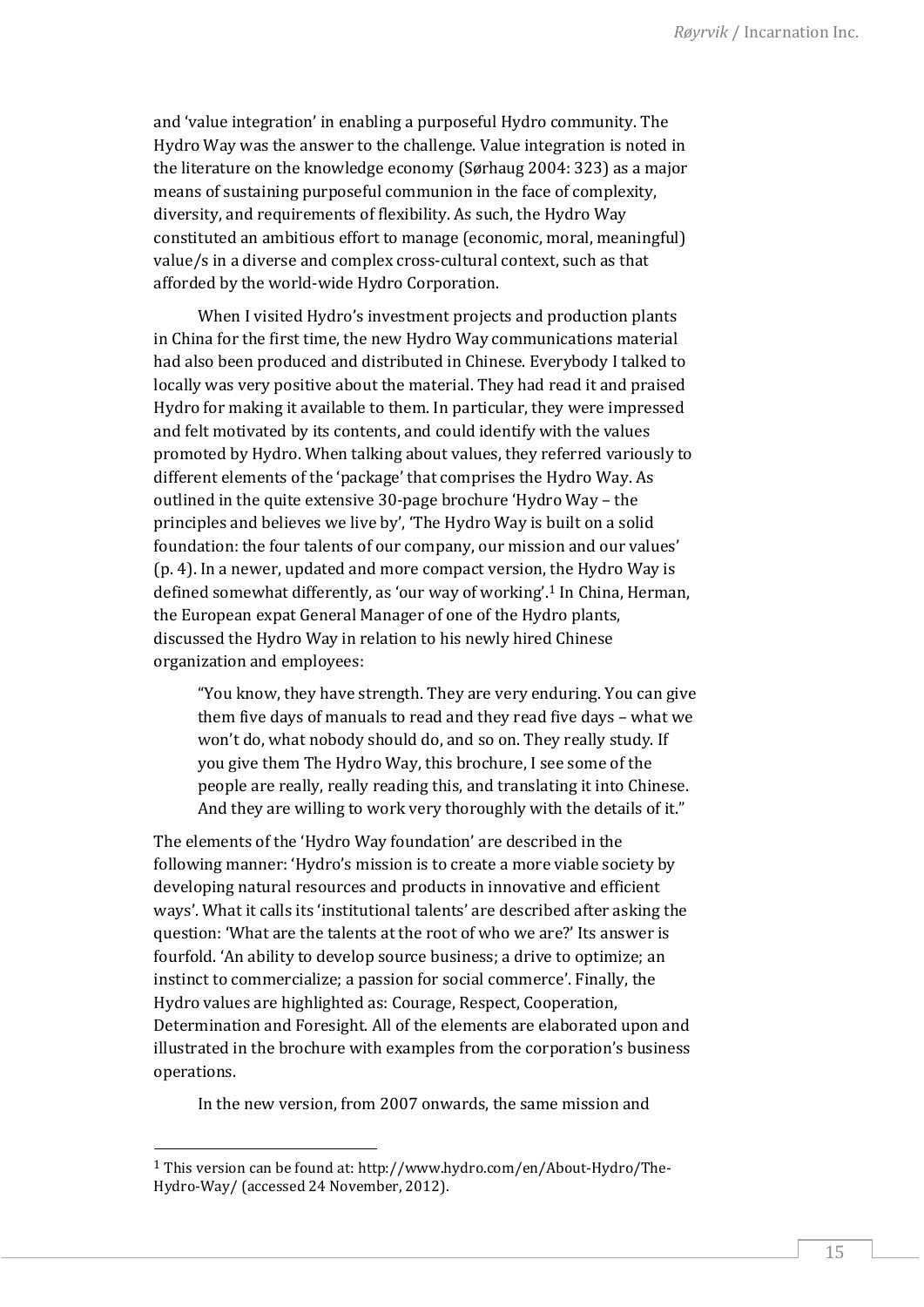values are listed, but the talents are somewhat changed. They are now described as in the Hydro poster below.



**Figure 1:** The 2007-2012 version of the main elements of the 'Hydro Way – our way of working' (*Source*: Hydro).

The change in the language of the talents was in many ways appropriate (although it was changed back to almost the same as its original version in late 2012). When talking informally about the Hydro Way and its talents, many experienced managers and experts said that they did not know their meaning, although they had some vague ideas about it. The phrases, in their opinion, were strange. Several also found the whole endeavour of 'branding' the Hydro culture unfamiliar, as Sigurd, one of Hydro's premier technological experts, once said during lunch at one of the company's plants:

"Yes! The Hydro Way. My God, on behalf of that stuff one could easily crack two jokes or ten. That's for sure… But, on the other hand, if one starts thinking through what it means, what it means to each and everybody, then an hour around the lunch table passes quickly."

Hans, another corporate manager, and internal 'owner' of several of the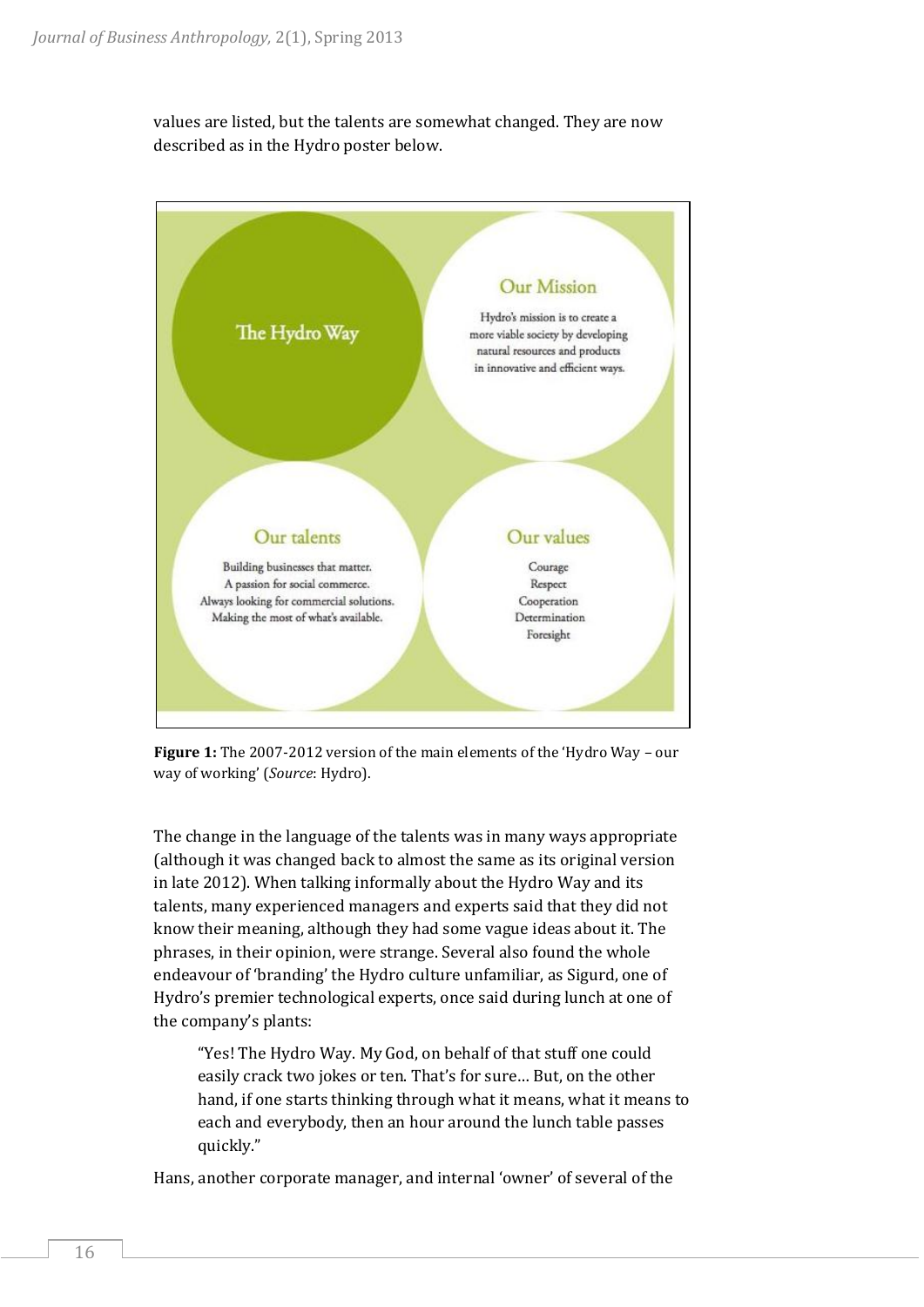company's plants, was critical of the Hydro Way effort.

"Writing down the Hydro culture in this way is futile. You cannot export culture like that. It is only when these things are discussed and implemented locally that they have any meaning. When everybody asks what it means for their particular job, for their tasks and activities. If this is done, this whole Hydro Way business may have an impact."

The Hydro corporate facilitators who were responsible for creating and disseminating the Hydro Way programme were also self-critical in this respect. As one of them said: 'One area where we could have done a better job is in implementation of the Hydro Way, to facilitate processes to include the Hydro Way in daily local work.'

As my impressions accumulated, the Hydro Way was indeed discussed locally, not least in the China projects and plants. Intimately related to the questioning highlighted above, a favourite internal critique of Hydro by its own managers was that 'way too much work is spent on internal processes'. Hans, for example, once came back to China from a top managers' summit in Europe and noted:

"A German style ruled that meeting, four days in a mediocre town hotel. The awards dinner normally takes us to outstanding places with a very formal dinner, but this time we stayed on the ground floor of the hotel, too. For a week I've been back and 'brainwashed', back in China, but instead of charged batteries, at least mine seem more on the half empty side. Why? I think that we Hydro managers are too much occupied with internal programs or initiatives, so that we have no time to do business with customers."

One of the corporate top managers saw the Hydro Way programme in the perspective of globalization:

"When we grow mostly abroad, when most of our employees are non-Norwegian, and Hydro increasingly becomes a global company, we need to enable better communications, improve at identifying and communicating what our values and our way of doing things are. Because Hydro still is also Norwegian based, and that inheritance we want to preserve."

At one of the company's intranet 'netcafés', where top managers occasionally meet the whole organization 'online', and answer questions about issues of importance to the employees by means of a web-based 'chat-tool', the Hydro Aluminium President answered a question concerning Hydro culture and values in a global context in the following way:

"When we developed the Hydro Way, we based this on both our Norwegian heritage and experiences from our units with strong roots in local communities. The Hydro Way is the glue in the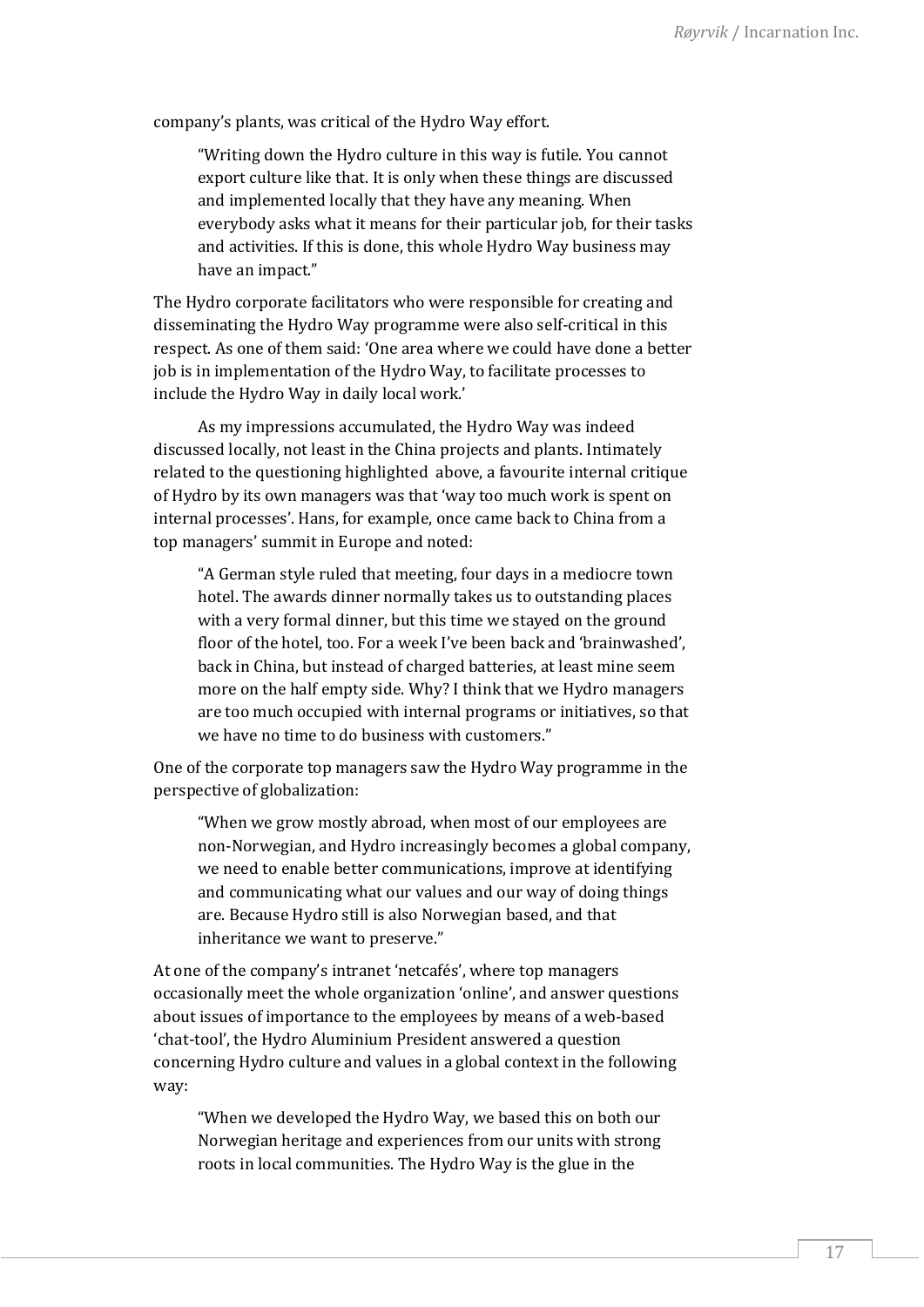organisation, and through our interaction within the sectors and business units, we develop the Hydro Way further. We emphasize the rotation of people across the organisation as carriers of culture. Another tool is the Best Practice Systems to better share and develop our experiences and practices. In addition, we have Leadership Programs to strengthen our organization and the way we operate."

At both the Hydro Xi'an and Suzhou plants in China, the local 'human resource'<sup>2</sup> managers conducted quite extensive programs of 'cultural education' for their employees. Using a variety of forms of quizzes, competitions, and reward schemes, the employees learned extensively about Hydro, Hydro managers and managing styles, as well as Norway and Norwegian culture. As one of the Norwegian expats put it: 'I am confident that, by now, these Chinese employees knows a lot more about Hydro history than most of our employees back home in Norway. They are very thorough in their approach to these softer issues.'

All of these centralized and local efforts of communicating who 'we' – that is, Hydro – are relates to the corporation's 'presentation of self'. However bizarre this conception might sound, it should be a rather simple observation that the instrumental form of social organization that we call 'the corporation', which was conceived with the legal rights of a person, is also in need of an 'identity'. In our contemporary world the 'identity' of a corporation is designated a 'brand'. Hydro has even won prestigious awards for its branded 'identity'.

The valuation processes involved in forming a corporate identity, and the value/s it creates, represent and signify, are part and parcel of the problem investigated here. I will describe further Hydro's corporate rhetoric of representing itself as an objectified cultural whole, as one entity of social relations with identity, an 'id-entity'. I will show how this is done through objectification and the 'ordering of mere differences', in the sense of both creating *and* making visible social relations. This way of valuation is co-constituted through an extension of the concept of objectification – through what anthropologist Tord Larsen calls 'acts of entification' (2010). In processes of entification '… something inchoate congeals into a thing (Latin: *ens*), a unit, a category with discernible boundaries' (2010: 155). Entification highlights the 'thing-making' aspects of such processes and relates to the making of identity through conceptualization and externalization.

Here we can understand entification especially as a concept that expands on the notion of objectification as signifying and the making

<sup>&</sup>lt;sup>2</sup> Notice the significance of the term in how it implies human beings perceived of as potential resources, a reification of relations that can be fruitfully contextualized with Heidegger's analysis of technology as a 'standing reserve' (1977; cf. Røyrvik 2011).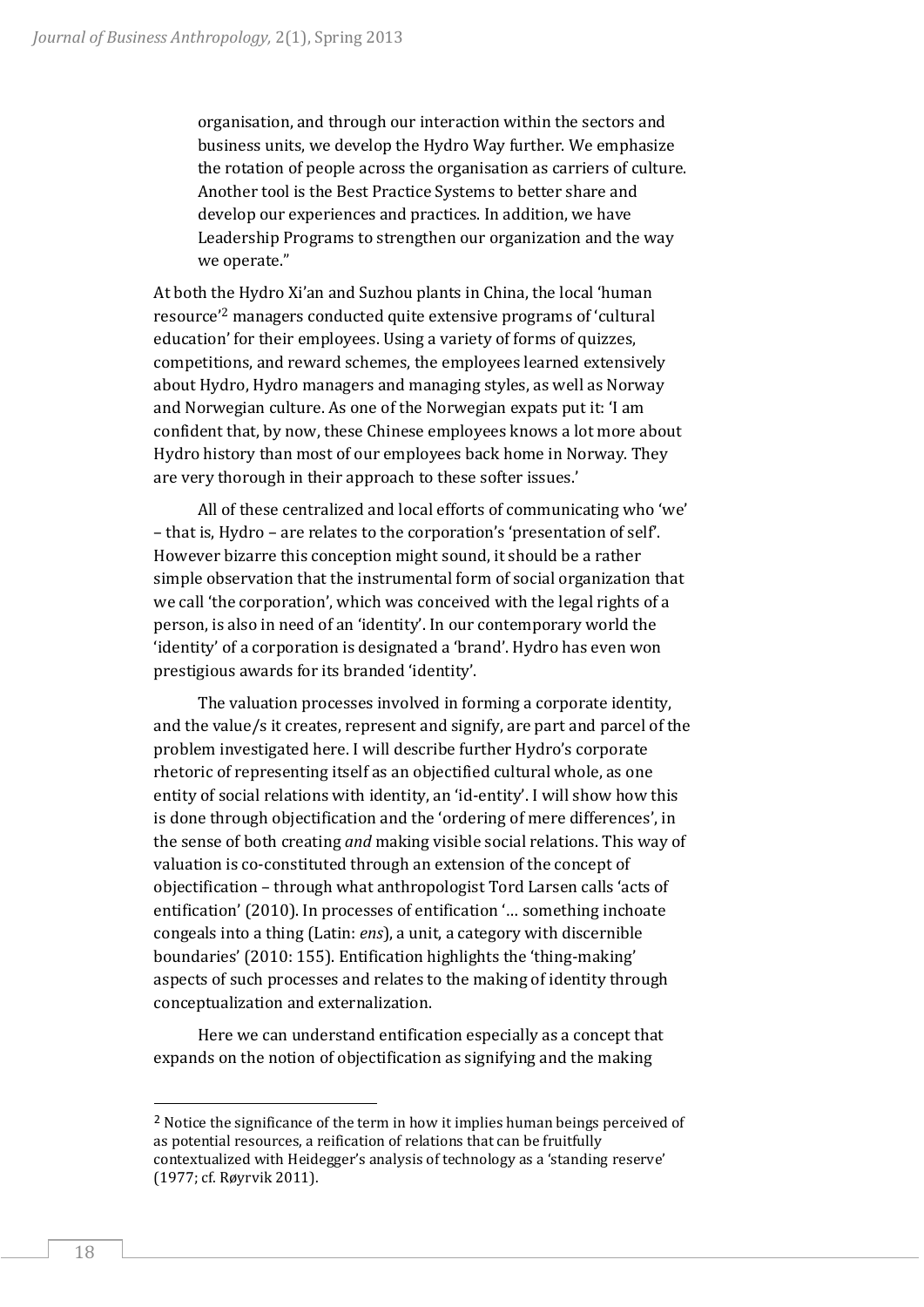visible of social relations. Entification, seen as a process of making something inchoate into a 'thinglike conceptual entity', can be considered both as a precondition of thing-making and a prerequisite for management. A distinguishing feature of entification is that qualities can be attached to and detached from objects, the self included, more or less by both strategy and will (Larsen 2010). Below I present some of Hydro's major efforts at revealing, representing. and communicating its corporate 'branded' id-entity through technologies of production and enchantment; and at seeking interpretation and mastery of its own value/s, while highlighting some tensions in the corporation's acts of entification.

# **The brand process: making value visible**

The Hydro Way communications material and platform was intentionally created to convey 'our way of working' and 'who we are', and was brought into being through an extensive so-called 'brand process' throughout Hydro, with the aid of the prestigious New York-based 'siegelgale' consultancy company.<sup>3</sup> Based upon extensive Hydro executive interviews, focus group interviews throughout the global organization, and surveys of Hydro internal audiences, in addition to gathering viewpoints from customers, partners and suppliers, siegelgale presented a total 'communications platform'. Siegelgale was chosen, according to the Hydro facilitator for the process, because she felt they 'had to go to London or New York to get a consultancy that was global enough in its approach and outlook, to encompass and represent the whole of the globalized Hydro organization'. The brand process illustrates how 'corporate culture' as a managerial tool has come to be favoured by consultants (Czarniawska 2011: 126).

Although the consultancy company's final presentation found strong resonance with the 200 top managers who were present at the first 'launch', there was subsequently considerable discussion among members of top management about some of the chosen values and talents. For example, siegelgale had proposed 'discipline' as one core value, but it was later changed to 'determination' before the Hydro Way was officially launched. The Hydro facilitator herself regretted this change, because she felt 'discipline' was something that adequately captured Hydro culture and its norms. However, the top managers argued that it led to associations of forms of authority with which they did not feel comfortable, and with which they did not want to be identified. The proposed value of 'collaboration' was also changed into 'cooperation' before the official launch. The facilitator regretted this adjustment, too, because she contended that 'cooperation' signalled a weaker and less binding form of 'collaboration'. In addition, the phrasings of the four

<sup>3</sup> 'Clarifying the Potential of the Norsk Hydro Brand', Internal report, Hydro & siegelgale, 2003.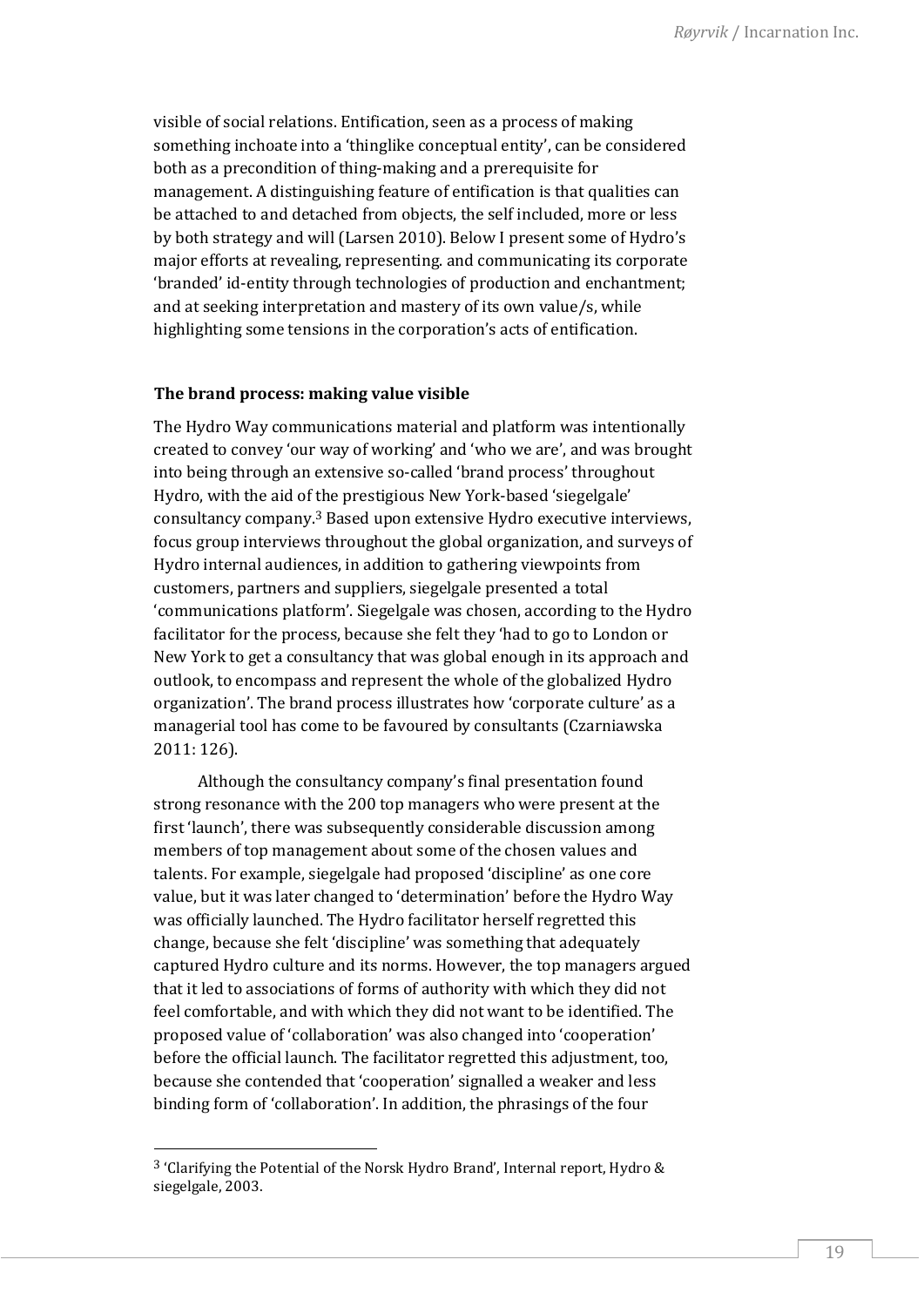'talents' have varied somewhat over time. Notwithstanding these discussions, the Hydro Way 'brand' platform was disseminated thoroughly throughout the company.

As indicated above, a variety of different developments instigated the brand process. One was the fact that Hydro was becoming an increasingly global, or 'glocal' (Robertson 1995), actor; another the need for identifying a common foundation to legitimize the inclusion of three main businesses in one company (fertilizers, oil and energy, and aluminium); while a third important impetus was the view that three external factors 'pushed' Hydro to re-define itself. In the words of the siegelgale Report:

Three external forces have conspired to put Hydro at a crossroads, where the company must take a fresh look at how it will create value in the future.

1. *A more demanding shareholder* places pressure on Hydro to emphasize profits first, which calls into question traditional values;

2. *The trend to internationalize* challenges Hydro as a Norwegian institution;

3. *A growing sustainability imperative* defies Hydro to live up to its stated commitment to economic, social and environmental responsibility.<sup>4</sup>

After analysis backed by empirical data, and illustrated by quotes from Hydro managers, the four 'institutional talents' referred to above were outlined and rationalized in the Report. I will here present a few statements and quoted illustrations of each of the talents. Unquoted statements below are headlines, bullet-points of analysis, or declarations made in the Report.

*Talent #1* – A bias towards developing "source businesses"

Hydro is drawn to businesses that govern the creation of future value and which have a fundamental, rather than an incremental, influence on society […] Certain values, endemic to Norway, contribute to Hydro's natural inclination to nurture source businesses:

-A long-term view—Hydro tends to measure value over time rather than overnight.

- Seriousness of purpose—Hydro people take their work, and the company's role in society, seriously.

"Working at Hydro, you have an understanding that what you are doing is important. It makes a difference, everyday, in the lives of millions of people."—*Agri Employee*

<sup>4</sup> Italics in the original throughout, unless stated to the contrary.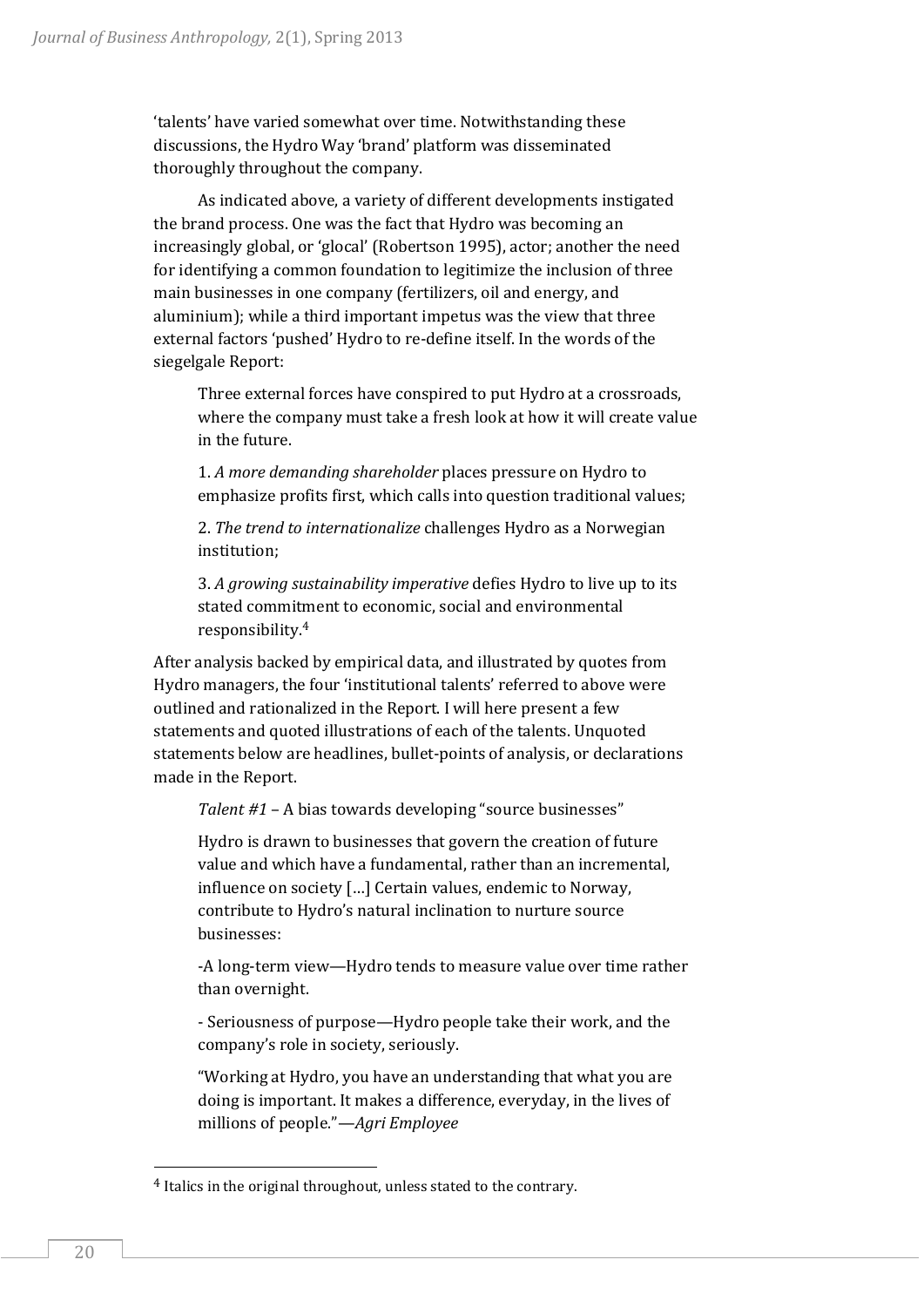"Hydro would never manufacture something like toothpaste. It just wouldn't happen. We are too serious for that."—*Corporate Employee*

The concept of 'source business' is difficult to understand at face value, even for experienced managers, although it is vividly acknowledged and illustrated when unfolded in a dialogic context. In conversation with the Hydro Way facilitator, she at one point lamented:

"Of course, introducing the Hydro Way in such a culture as ours, it was unfamiliar for many people. For most of our staff what Hydro is doing is self-evidently important and beneficial to society. It does not need any form of 'profiling' or 'branding'. You know what we say, that Hydro has 'a very high level of its low profile'. This is because what we do permeates society fundamentally."

According to the Hydro Way facilitator, Hydro has so much power in and impact on society that it necessitates a form of humbleness and unobtrusiveness in the company's representational idioms. Its actions speak for themselves. Nevertheless she defended the Hydro Way, and this talent was later renamed 'building businesses that matter'.

The second talent was presented in the siegelgale Report in the following way:

*Talent #2* – A drive to optimize

Hydro is naturally inclined to make the most of what it has.

Hydro was founded on the idea that nature's yield could be improved through the application of science and technology.

Values such as frugality and thrift grew in an environment where resources were not expendable.

Some of the quotes from Hydro managers' supporting the analysis were the following:

"Norway is an agricultural society and even our business structure is agricultural. Think about what counts on a farm – thrift, frugality – it's puritanical." *—Corporate Executive.*

"I don't want to create something fancy for the sake of something fancy. That's wasteful." *—Aluminium Executive.*

"There's a classic Viking poem called the Golden Middle Way which states that not enough is not good, but too much is not good either. That still applies." *—O&E Partner.*

"We're a company that appreciates things. We don't squander assets. We get the most – or try to get the most – from our resources." *—Agri Executive*

This talent later changed its expression to 'making the most of what's available' (before being changed back again). An anecdote that briefly illustrates some of these 'talents' and their accompanying internal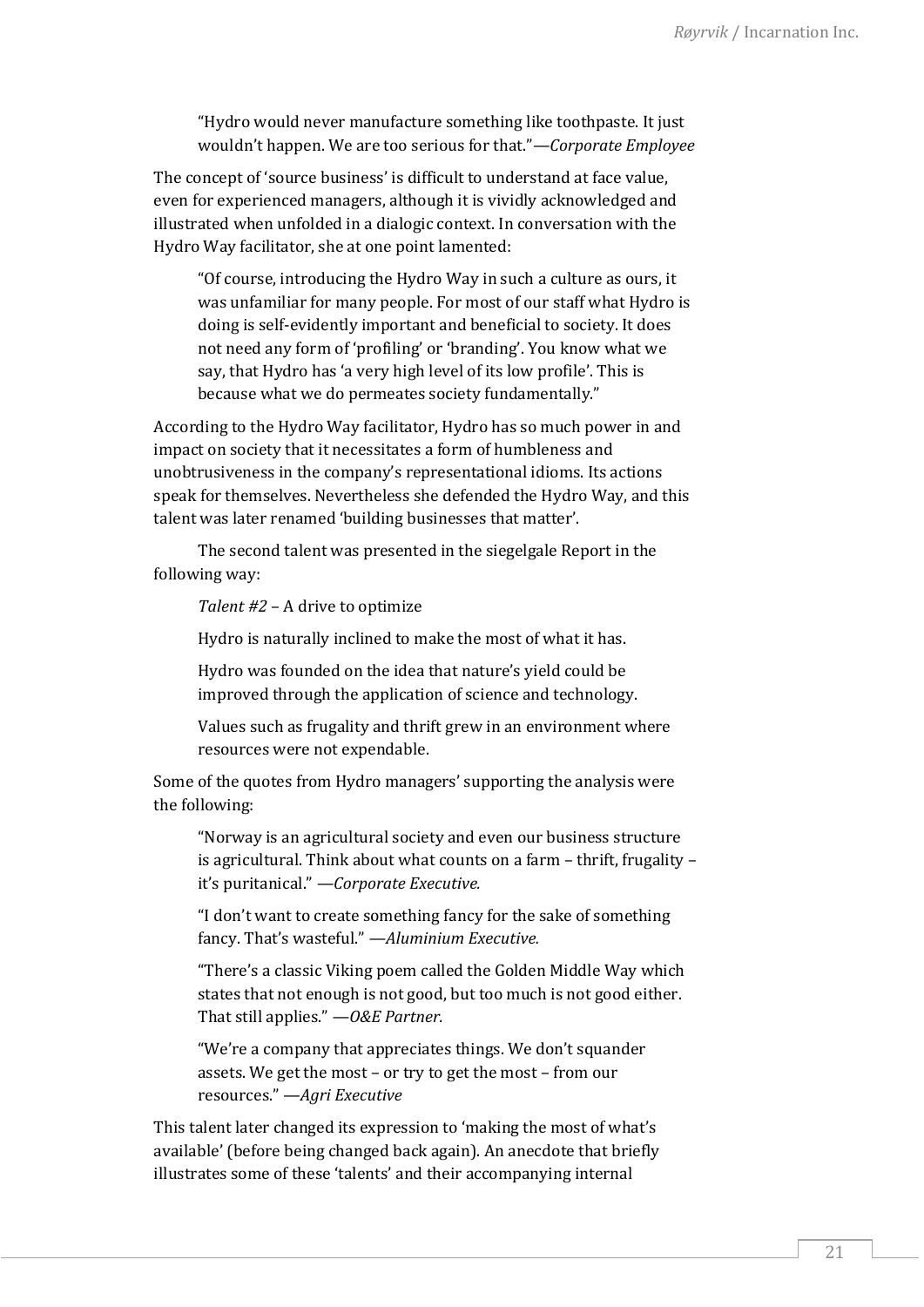tensions happened when I was doing participant observation at the corporate headquarters in Oslo. Alexander, a storyteller by nature, and I were informally discussing the big Qatalum project in Qatar – inaugurated in 2010 and the largest aluminium plant in the world built in a single phase. He had recently returned from his first trip and was excited by the meeting with the company's partners in Qatar, as well as by his encounter with Arab culture. He spontaneously confided something that was of some surprise to him.

"You know, we actually had to travel first class. All three of us travelling from Norway, we had to book first class seats on the plane."

"Oh, that sounds horrible," I shrugged.

"Well, you see, we also had to upgrade our hotel standard down there considerably from that which we ordinarily use, because otherwise it would have been very wrong in relation to our partner Qatar Petroleum. How the standards of this and that are supposed to be. They would have noticed at the other end."

Telling this revealed something about what Alexander, and presumably his colleagues, considered how the 'normal' way things were done in Hydro related to other standards (of this and that) – and presumably also, wittingly or not, what they wanted to communicate as normal. Both the impression of the Hydro Way process and product and this anecdote involving Alexander were reinforced by President and CEO, Eivind Reiten, when he emphasized in an interview with me the fact that he considered the organization to be 'deeply serious and sober'.

The third 'institutional talent', the 'instinct to commercialize' – later changed to 'always looking for commercial solutions' (before reverting to its original form) – was according to the brand analysis by siegelgale not yet 'fully realized'. Hydro's 'commercial potential was widely acknowledged', and was evident especially in highly profitable businesses like oil and energy, as well as in the company's 'entrepreneurial bent', but it still had not been fully realized in terms of 'profit potential'. In terms of stock values and market capitalization, this was realized most extensively in the years following publication of the Report in 2003 until the financial crisis of 2008.

The fourth talent, 'a passion for social commerce', was also something of a confusing concept for many Hydro managers. In the siegalgale Report, it was described as follows:

*Talent #4* – A passion for 'social commerce'

Since its inception Hydro has fused business performance and societal contribution into a single discipline. Business demands and societal demands are viewed as inseparable and interdependent.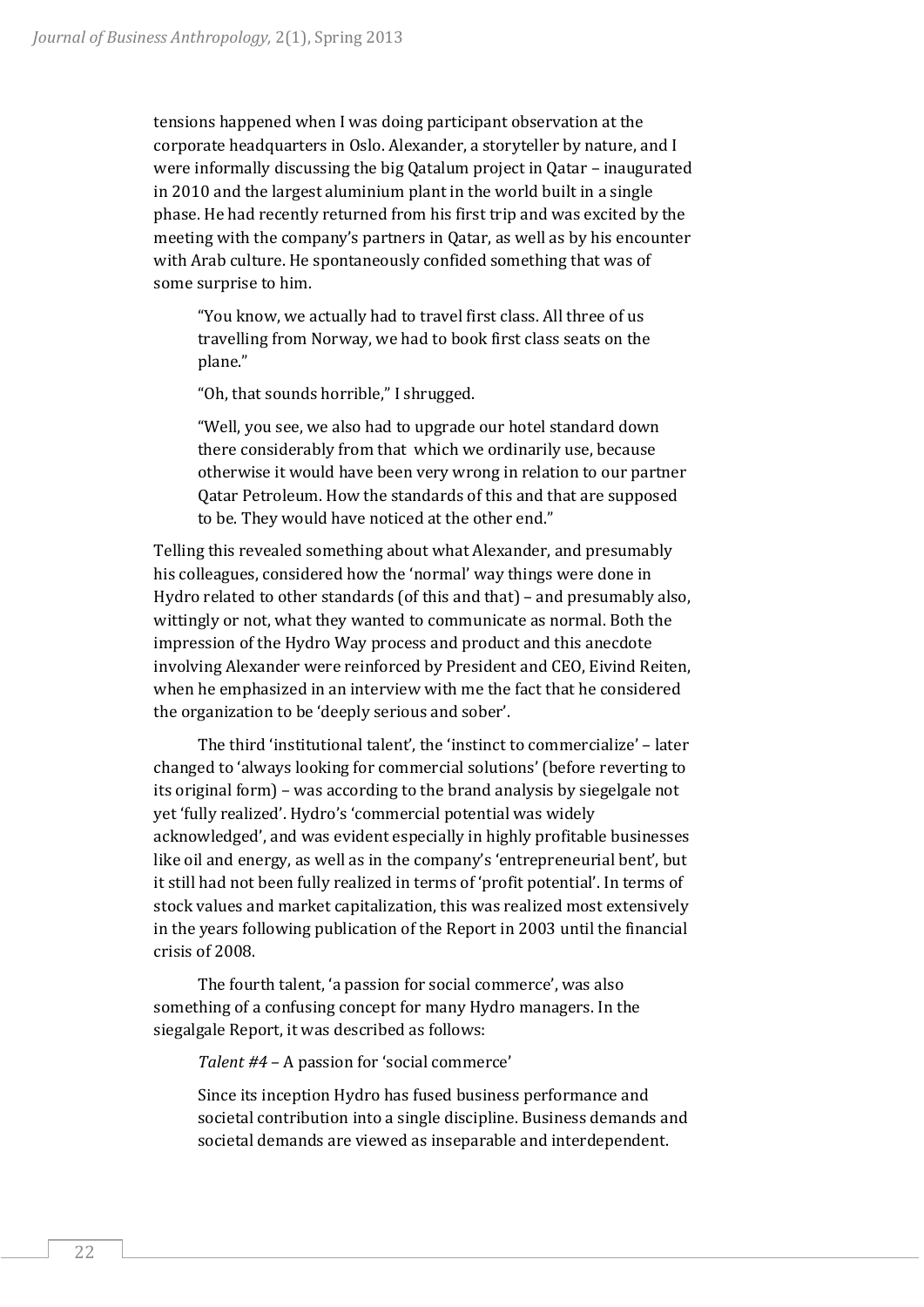Some quotes from employees and managers illustrate this talent.<sup>5</sup>

"I would like to resolve the stupid tension between money and society because they are one and the same." —*Corporate Executive.*

"We see the world through one lens where there is no distinction between business performance and social contribution. They are mutually supportive." —*Corporate Employee.*

"I don't think we have the capacity to isolate business needs from social needs—not without a lot of trial and some pain." —*Aluminium Executive*

"For better, for worse, we've used profit in ways that let us contribute more over time—not just to customers and shareholders, but to people generally." *—O&E Employee.*

"We helped build a country not just a company. It is in our blood to see the world of business through the lens of society." *—Corporate Executive.*

"The very premise of our existence was to help found a nation, not just make money." *—O&E Employee.*

In conversation with the head of Hydro Communications, she emphasized that concepts like corporate social responsibility more often than not becomes an 'add-on', something on top of, or beside, the daily operations of a corporation. A communications manager can be considered as a 'reputation manager', and thus the person responsible for 'impression management' in the presentation of the 'corporate self'. In the terminology of Gell, this role might have been labelled something like the 'chief technology of enchantment officer'. In Hydro, 'impression management' stressed the integration of aspects of corporate social responsibility with the company's daily operations and the fact that it was an inherent part of doing business. A manifest consequence of this was that the annual reporting on such issues was *not* extracted, taken out of its business context, or given a separate section in the corporation's report. Rather, it permeated top management's reporting of business operations, in which those concerned tried to convey how CSR was integral to its corporate activities.

In a news post on the Hydro website, they praised their own branding efforts:

Hydro praised for innovative branding. 'Hydro really knows what branding' means,' asserts the American branding expert Karen Romer in a double-page spread in the Norwegian daily business paper, *Finansavisen*, on Wednesday. The paper cites Hydro as an example of valuable brand building and coordinated communications without parallel in Norway. *Finansavisen* points to

<sup>5</sup> I have omitted some of the quotations included in the Report.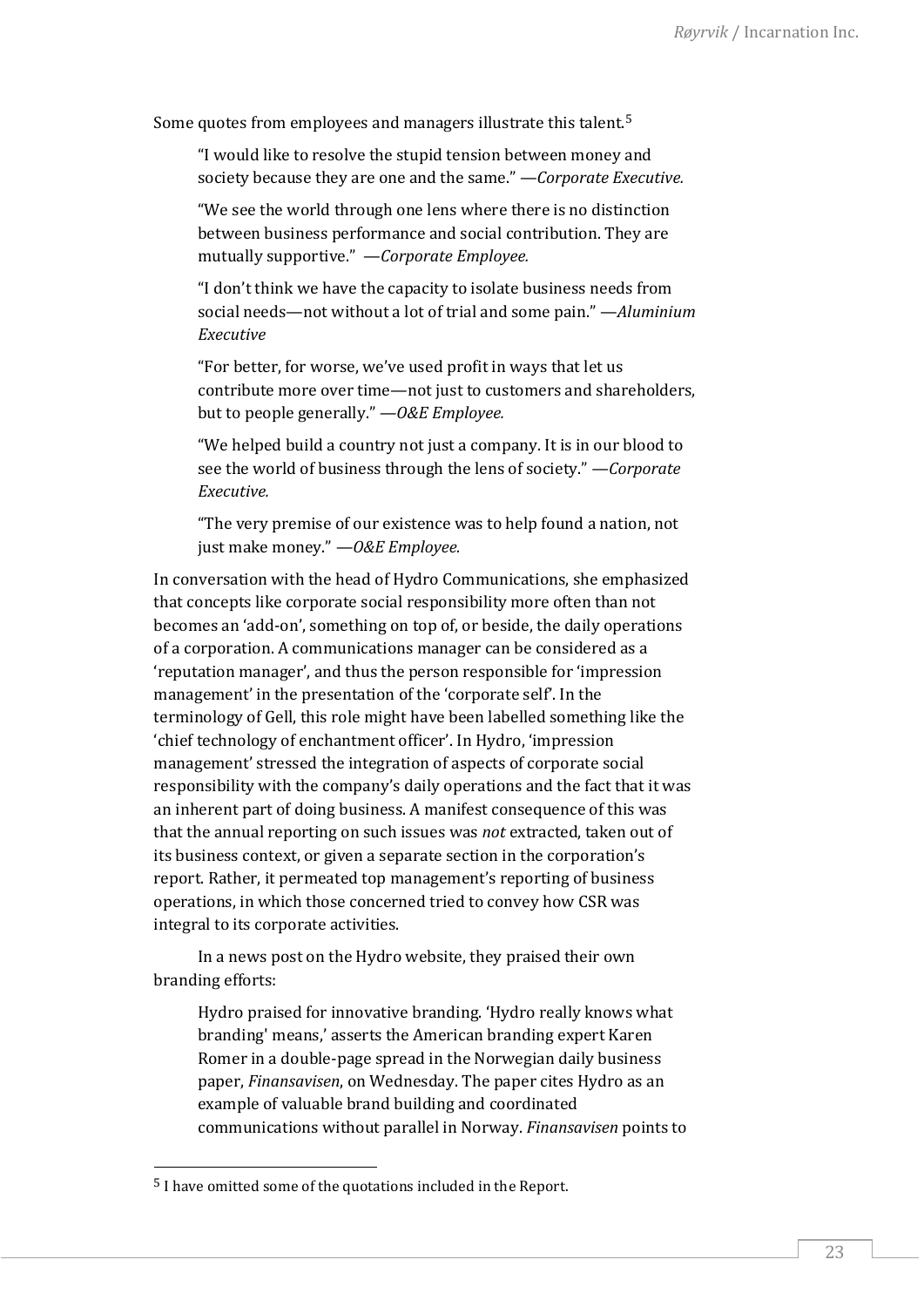the fact that Hydro's profiling of its values through 'The Hydro Way' and marking of its centennial has attracted the attention of communications strategists and branding experts. 'There's a common theme running through all of Norsk Hydro's communications, both internally and externally. The result is extremely good, and it was surprising that they have ventured to take such a novel approach,' says branding expert and advisor Karen Romen. 'This is related to experience marketing, and I haven't seen anything comparable in Norway. This is quite unique, and the management of Norsk Hydro really seem to know what branding is all about,' she says.

### **Mediums and messages**

In addition to its textual representations, Hydro, as a corporate body, communicates both internally and externally by a variety of means – from pictures and short movies to internet, and intranet (for example, through 'netcafés'). In conjunction with its centennial celebration, for example, Hydro launched a corporate-wide photo contest, 'Capturing Hydro', where employees were invited to 'visualize viability'. Professional photography artists were also invited to make works based on their own chosen Hydro context. Photos and movies are also actively used through various advertising and profile campaigns and movies disseminated through their internal and external website.

The profiling photographs used by Hydro are now aligned with the long-since established advertising standards of putting the products into the everyday lives of people. Although delivering 'source' solutions, and not end customer products, the imperative of 'people's everyday lives' and their commodity exchanges seem also to have become a key legitimizing idiom for Hydro business. Advertising makes technology meaningful (and thus valuable in one sense), and according to Roy Wagner '… interprets [it] by creating for its audience a life that includes them… It does so by objectifying the products and their qualities through the means of personal impulses, situations, likes and dislikes' (1981: 62). For Gell (1988) there is an intimate relationship between technologies and magic, and magic in modern societies finds one of its prime forms in advertising. For him, magic as an adjunct to technological processes continues because it serves symbolic and cognitive functions.

In Gell's perspective magic comprises a symbolic 'commentary' on the technologies of production, reproduction and enchantment – a commentary which idealizes situations and goes 'beyond the frontiers of the merely real' (1988: 8). This magical commentary 'inserts the ideal in the real', and provides also the imagery of ideal, costless, and unhampered production. Taking his cue from Malinowski, who also suggested that magic in modern societies did not disappear but rather diversified and became more difficult to identify, Gell discloses how the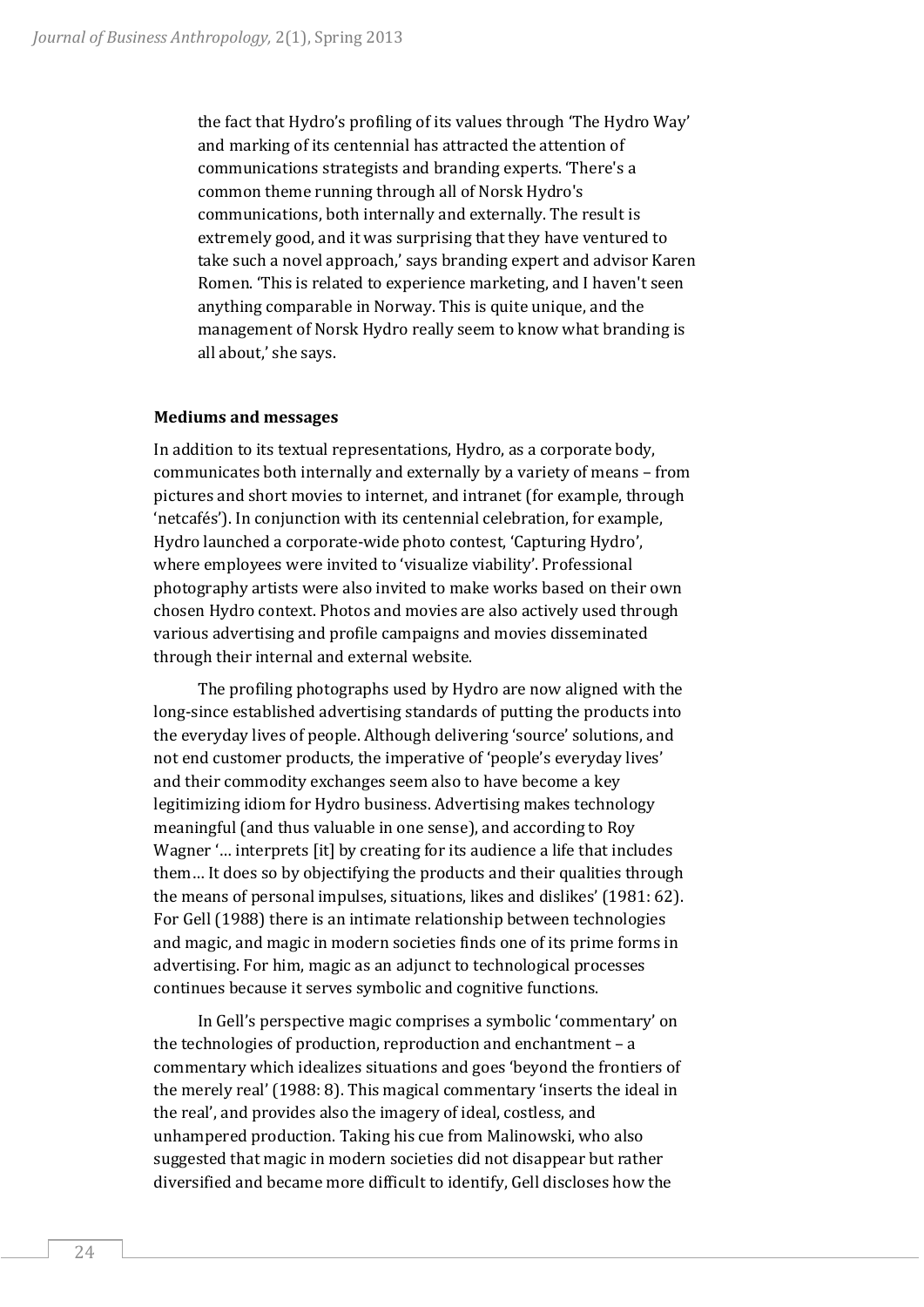'flattering images of commodities purveyed in advertising coincide exactly with the equally flattering images with which magic invests its objects' (1988: 9). Similarly, in Wagner's perspective, advertising also 'works like magic' in its simulation of culture, and manages to objectify qualities of a product in terms of situational imageries (see *Figure 2* below). 'The product becomes the means by which the advertiser's magical vision of life can be the consumer's own life: all the consumer has to do is to believe in the magic and buy the product' (Wagner 1981: 66). This in turn brings forth the 'meaningful' (and valuable) product as a projection of everybody's everyday life.



**Figure 2:** Typical profiling pictures used by Hydro in its self-representation and 'communications' activities. Also for a 'source' industrial business, not selling finished end-customer products, it seems to be of vital legitimizing concern to place their products in the context of the everyday life of consumers, consumer culture, and commodity exchanges *(Pictures source:* Hydro*).*

In line with these arguments, we can better understand Hydro's efforts in their managerial representation and dissemination of signs and technologies of enchantment (and production). The aspects of everyday life that seem to be of most importance today for economic actors, including a company like Hydro, are indeed consumer life and culture. It is interesting in our case then to realize that no consumer ever buys a Hydro product as such, although they do buy products of which Hydro has delivered some fundamental underlying component. Hydro does not need particular people as consumers to buy *its* products, and thus does not need to sell them anything. The corporation's profiling efforts cannot,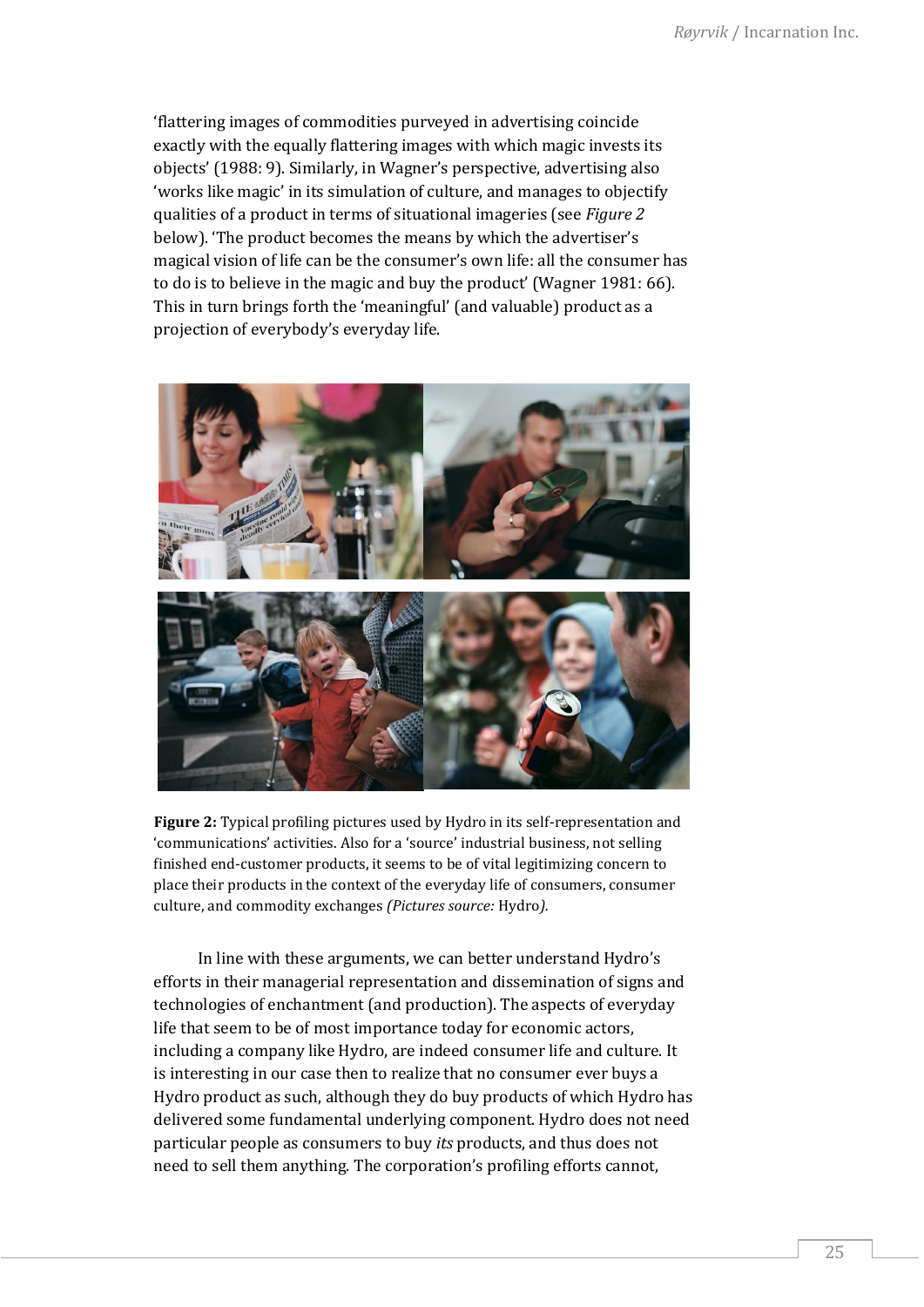therefore, be perceived to be attempts at enchanting the consumer, but rather to legitimize its key place and role in society. And when 'society' is reproduced to a large extent through consumer culture, the idioms of this sphere seems to be the only, or at least the most effective, means of also representing and communicating Hydro's role and contributions. Hydro rhetorically adapts its 'source business' to the idiomatic vernacular of 'magic' commodity exchanges. If we are to believe Gell in his conclusion that the 'propagandists, image-makers, and ideologues of technological culture are its magicians', and that 'technology and magic, for us, are one and the same' (1988: 9), it is understandable that also Hydro engages in waving the enchanter's wand.

### **Id-entifying values**

The extensive managerial efforts and intentions invested in the Hydro Way programme and material can be analysed as concerted actions to achieve 'value-based' shared meanings, corporate communion and identity, and to create 'legitimate authority' (Arendt 2006) by grounding power in shared values. Based on the extensive 'brand process', Hydro chose its values, mission and talents. It seemed that most members recognized themselves in the 'Hydro Way', identifying a link between the signs and the reality they experienced, although it seems as if it was those involved in the corporation's China ventures who felt most embraced. Still, as we have seen, managers and other members alike expressed some scepticism at this major effort of externalizing and explicating 'the Hydro values' of 'who we are' and 'what we do'.

Illustratively, an extensive list of potential values emerged during the branding process, and thus several other values could have been chosen. As the siegalgale Report argued, 'the idea of ensuring viability by developing natural advantage implies particular values', and subsequently it listed a range of values – from ingenuity and pragmatism to responsibility and empathy. Although 'respect' and 'cooperation' were finally chosen, if the imperatives of the contemporary 'economy of signs' more or less dictates the forging of corporate 'branded identities', we may ask ourselves why the Report did not include, for example, a word about the company's particular 'democratic capitalism' and 'participative' value tradition of which it has been so proud and which it sees as constitutive of its work life relations and managing?

In Hydro's quest for an 'identity', objectified as an instrument for bringing about shared understandings and ways of working – indeed for explicating and valuating 'who we are', and 'what we do' – I have suggested that identity becomes objectified to a certain degree through what was discussed above as 'acts of entification' (Larsen 2010). The objectification entailed the valuation processes of making visible and creating valued and valuable social relations, and would seem to highlight something new when conceptualized as 'entification'. This concept refers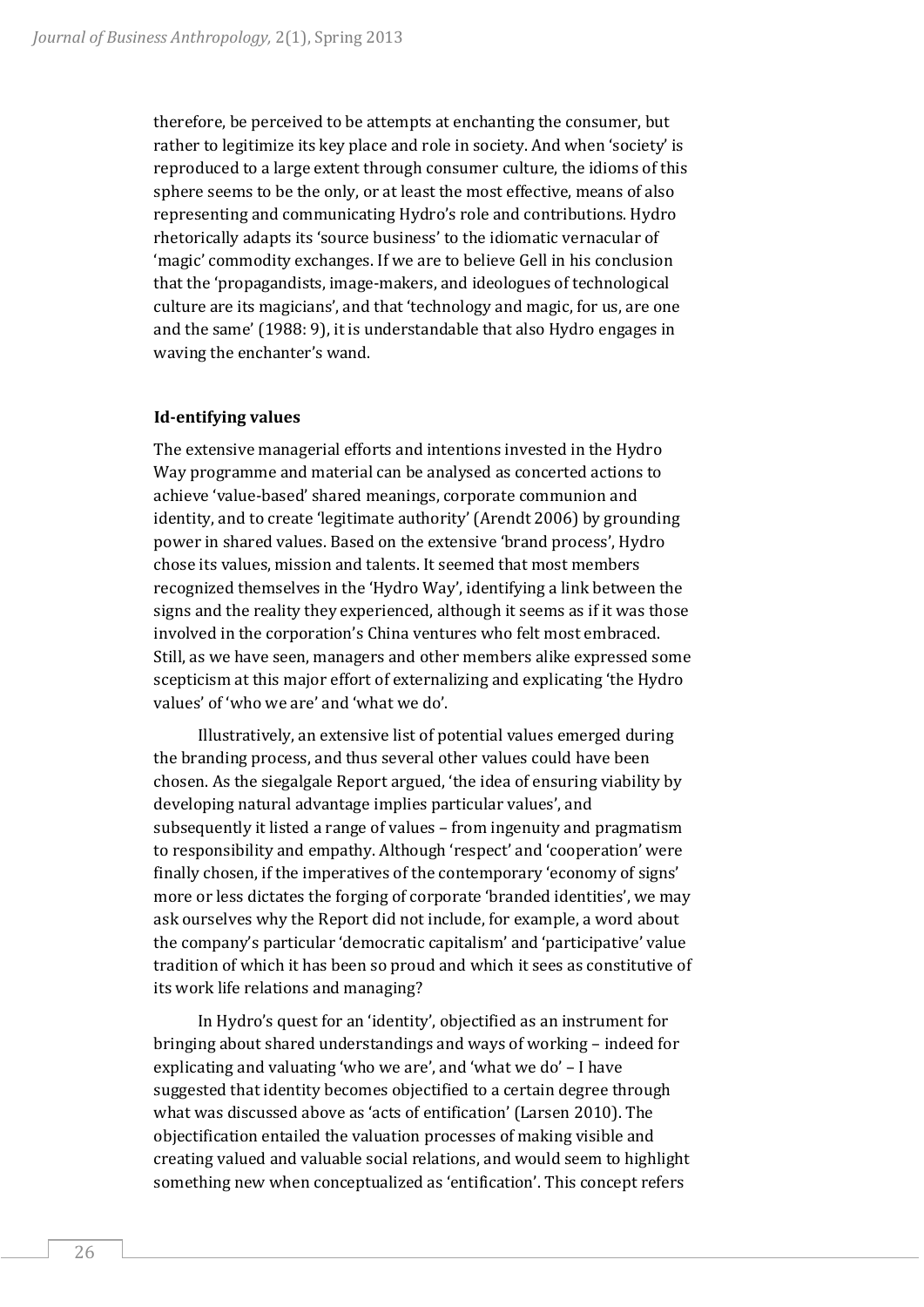to the rendering of qualities as 'detachable properties' that can be attached and detached at will, and thus be instrumentally subjected to choice, change, and control. Larsen argues that 'entification is a prerequisite of management and governmentality. And as the demand for management increases, so does the number of manageable entities…' (2010: 155-6). In light of the self-critical assessments of the Hydro Way made by people in Hydro, we might note that they reflect the inherent potential for 'overstretch' or 'dangers' of entification. In practice, they do not argue that 'anything goes', or that this is the Hydro way of being and doing which is seen as detached from Hydro everyday practices. Indeed, in some senses the situation is rather to the contrary.

Departing from the perspective of Strathern, we might thus with the Hydro Way case see that making visible relations can in some sense ruin or debase them through acts of entification. We might argue that, when the Hydro Way valuation practices were perceived to move valuation too far towards the signification end of the representation-signification spectrum, both managers and other members in Hydro showed some resistance, as they insisted for the most part that the Hydro Way had to represent 'what we are' and 'what we do' quite accurately for it to take on value for them. If the relative emphasis on signifying overshadowed representing Hydro precisely, people perceived the value to diminish. This means that they considered valuation processes as (also) fundamentally constituted by representation. The very thorough 'brand process' that was both built upon and grounded in the Hydro Way, signifying communications material in its members experiences, also testifies to this.

And yet in Strathern's concept of objectification value is also taken on in social relations, partially by being simultaneously detachable from them. 'Value is thus constructed in the identity of a thing or person with various sets of social relations in which it is embedded, and its simultaneous detachability from them' (Strathern 1987: 286). However, we might argue that, with acts of entification, a new layer of agential utility-based attachment and detachment is added to the valuation processes. The Hydro Way was depicted as valuable by members as an 'elevation' or explicating 'concentration' of 'true' experienced qualities. Outside of the practical contexts and actually occurring relations and circumstances, it was to some extent seen as useless, sometimes laughable, and also with a potential to undermine social relations and thus to punctuate power/authority. Thus, an(other) unintended consequence of the Hydro Way's potential capacity to undermine power relations (for example, through management becoming the laughing stock of members) is that it might provide a space for resistance. It seems like the creational project and production ethos of the corporation (Røyrvik 2011) to a large extent favours a perspective of value as the power to represent and create accurately, as well as to keep, a tight relationship between signs and referents. As such, it may function as an antidote to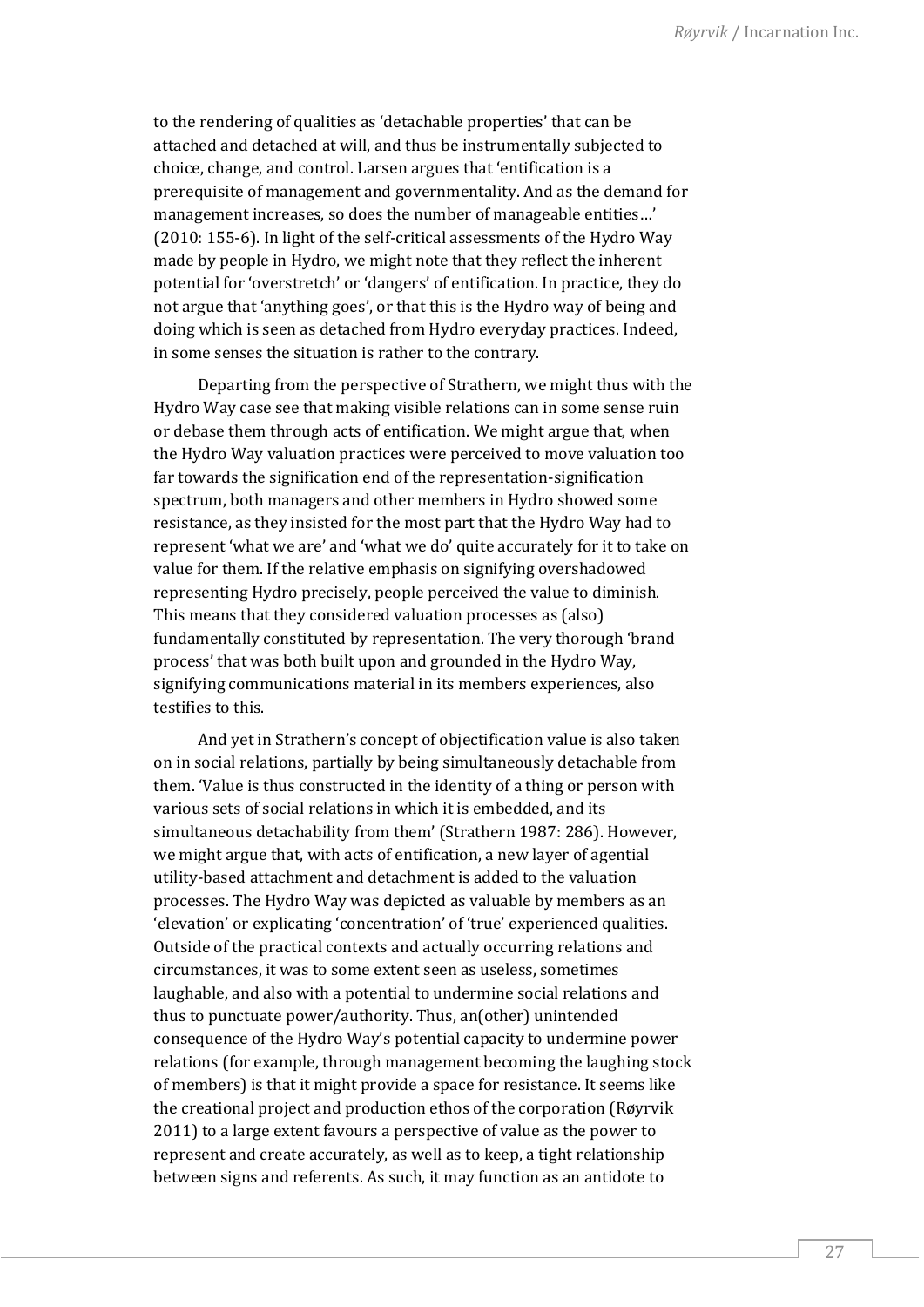'sliding off' towards a more pure sign-based view of value, characteristic of current financialised capitalism and its focus on 'value appreciation' (ibid.) – even if parts of management do that.

The Hydro Way also has two radically different use contexts: internal and external. In both contexts, the Hydro Way might be seen as 'objectified signs of the corporate self', produced to some extent through acts of entification, but the relations of the sign to practical experiences of 'reality', or between signifier and signified, are different. While being awarded prizes externally for its 'branded identity', internally these forms of identity creation and revelation were viewed with a healthy scepticism. In line with Larsen's proposition that 'identity discourse becomes a symptom of the very ailment it seeks to cure…' (2010: 157), this might signify that those concerned perceive the thematization, instrumentalization and aesthetization of identity as somehow potentially undermining revered qualities, practices, and relations, and thus as something to be treated carefully.

Internally, members insisted upon a 'representational', and in one sense non-arbitrary, relationship between the signifier (the Hydro Way material) and the signified (the meanings of Hydro values and cultural practices as experienced by members). Members' reactions were in these senses somewhat in tune with Larsen's conclusion: 'When identities become instrumentalized, they no longer define our selves and attune our perceptions of the world. But they gain in visibility as calculable entities within the reputation economy' (ibid.: 159-60). In the economy of signs, expectation-based value appreciation has to a large extent substituted production-based value creation, and the product is partly just an 'excuse' for value appreciations. And Hydro succeeded tremendously in the value appreciation game. Following its turn to value-based management and 'shareholder value' in 1999, the market value of the company increased in the years up to the financial crisis of 2007 by about 600 per cent, well ahead of competitors. We might thus argue that, in terms of economic – or rather financial – valuation, external audiences – in particular, financial markets – were certainly seduced by the (depersonalized) signification of value-based management.

Inside Hydro, the corporation's continuing conspicuous concerns with process and product quality, its relationship to knowledge-based projects and production, and possibly also its 'closeness to nature', as well as a far-away from end-customer position, all contribute to continued resistance against the notions of identity branding in the sense developed by, for example, Naomi Klein (2001). In the case of consumer brands like 'Lacoste' or 'Tommy Hilfiger', the sign engulfs and usurps the 'material' product, and for significant purposes the brand has itself, through a process of entification, become the product of exchange in an economy of signs. Still, in Hydro, the brand 'adds value', but it is a value derived from underlying, purportedly 'real material', qualities of the product and its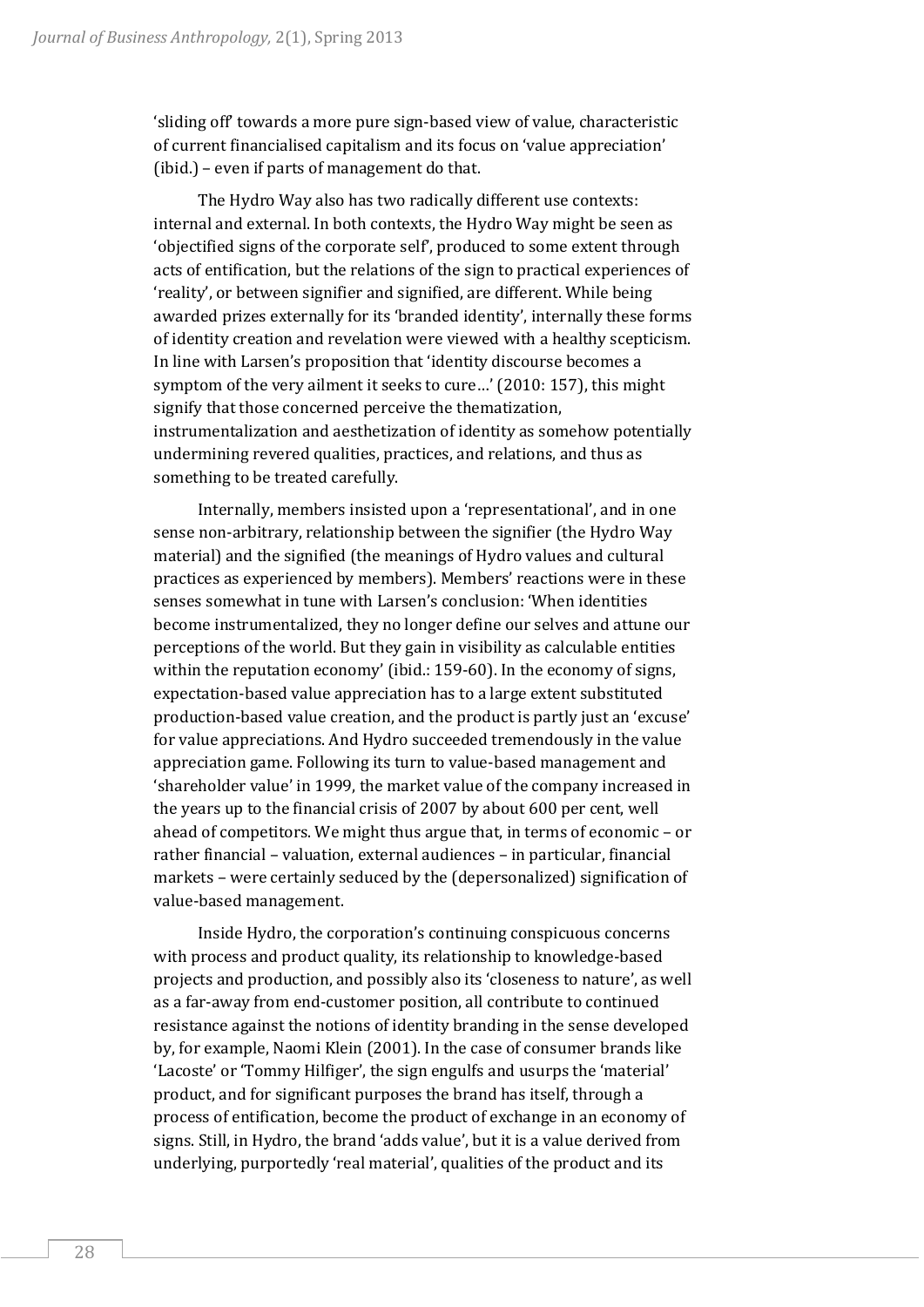underlying relations. Thus the distinction between image and product is still maintained, though not completely naturalized. For internal purposes in Hydro, valuation processes are more related to the creation of valuable relations and to their accurate representations, than on signifying and making social relations visible. And as the financial crisis showed, when Hydro stocks plummeted along with those of most other companies, the seductive allure of value appreciation is indeed questionable.

## **Resistance and crisis of authority?**

Both the Hydro Way material itself, and in particular managers' and members' responses to it, instantiate at some levels within the corporation and instrumental domain itself a resistance to commodification and aspects of neo-management, as well as to valuebased managementality. Although the Hydro Way also sought to position Hydro within consumer culture and commodity exchanges, it comprehensively aimed at embedding the values and activities of Hydro in wider moral, symbolic and societal contexts. It did not seek to do away with all other considerations (ethical, transcendental, etc.), other than the free circulation of commodities. Rather, in line with its tradition as an exponent of democratic capitalism, it seemed to aim at re-embedding Hydro activities in such broader circumstances (Røyrvik 2011).

The reactions instigated by the Hydro Way material among members also attest to such an interpretation of resistance (towards the seductive significations of managementality) and re-embedding. Even though the material itself to some extent was ridiculed, it was nevertheless perceived as valuable and useful to invoke in practical social relations and concrete situations of communicative interaction – not least in the creation of new organizations and production plants: for example, in China. In such situations, the Hydro Way was seen as a reminder of the larger social circumstances in which Hydro activities are embedded.

The Hydro Way case illustrates how valuation processes can be seen as interrelated. In the programme, all three of the main modes of talking about value, the sociological or moral, the economic, and the semiotic are accentuated. The Hydro Way programme is in large part about creating meaning and shared understandings, and it is constituted by an 'array of signs' that seeks, through various modes of appearances, to make visible underlying relations, and to include and enroll new relations to become vehicles for shared meanings. Furthermore, managerial effort is invested in the Hydro Way to both initiate discussions and take on values of sociological/moral concern, as the Hydro Way 'mission', 'values' and 'talents' are all expressions of morality. Finally, the Hydro Way is not least enacted to create economic value, because one pronounced aim of the programme was to improve the organization so that it would also perform better in economic terms. To the extent that it succeeds in this, the Hydro Way also instantiates perspectives on value/s as the power to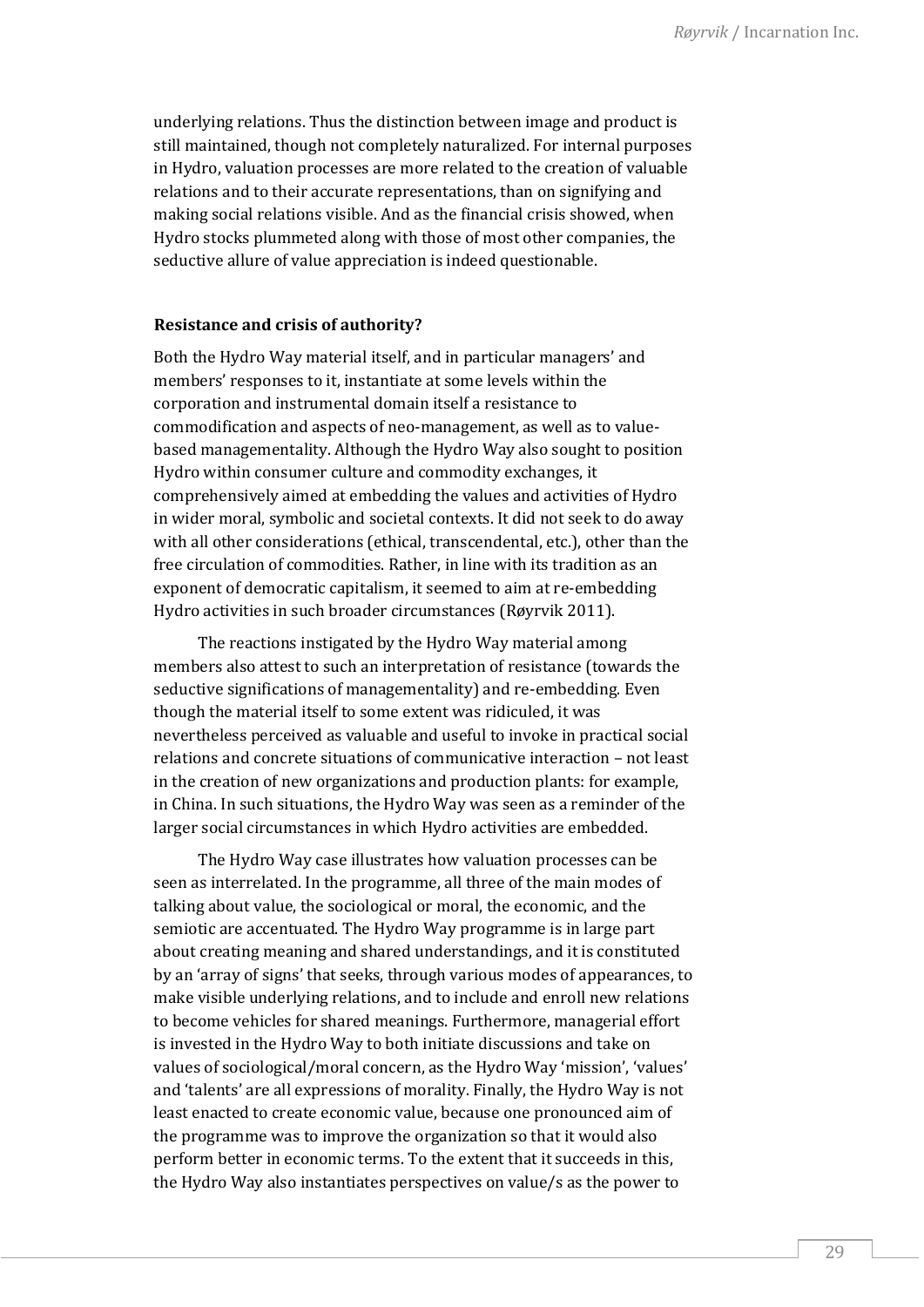create and make visible new social relations through managers' and members' actions and assessments of what they are doing.

At the same time, the Hydro Way might be seen to instantiate a crisis of (neo)management or 'managementality'. Indeed, it exemplifies the modern crisis of 'legitimate authority' (Arendt 2006) in a new way, in that it seeks to standardise and, in one sense, depersonalize the relations of management and relations between managers and members. It acquires this depersonalisation by 'distilling', 'extracting' and standardising the incarnation process, whereby leadership crossculturally has been seen to personify organisational processes. Through the Hydro Way, incarnation is externalized into the significations of various technologies of production and enchantment. In some ways it turns objectification – the revelation and/or creation of relations – into 'entification', where the sign to some extent might be seen to usurp the relations it wants to reveal/create. A potential effect is that it might become a symptom of the problems it seeks to solve, and undermine the goals it wants to achieve.

Nevertheless, the material also indicates resistance, both among managers and other members, towards commodification and a fullfledged and detached 'entification of relations'. Both managers and members were not completely seduced by the significations of 'managementality' in the depersonalized, incarnated Hydro Way. The case illustrates how different types of valuations as social practices are interrelated and have context-specific trajectories and emphases in a profit-making corporation. It indicates that corporations might evaluate the importance of their own actions and so come to represent their role in society quite differently.

# **References**

Arendt, H. 2006 'What is authority?' pp. 91-142 in her *Between Past and Future*. New York: Penguin.

Batteau, A. W. and C. E. Psenka 2012 'Horizons of business anthropology in a world of flexible accumulation.' *Journal of Business Anthropology* 1(1): 72-90.

Boltanski, L. and E. Chiapello 2007 *The New Spirit of Capitalism*. London and New York: Verso.

Czarniawska, B. 2011 'Organization theory meets anthropology: a story of an encounter.' *Journal of Business Anthropology* 1(1): 118-140.

Gell, A. 1988 'Technology and magic.' *Anthropology Today* 4(2): 6–9.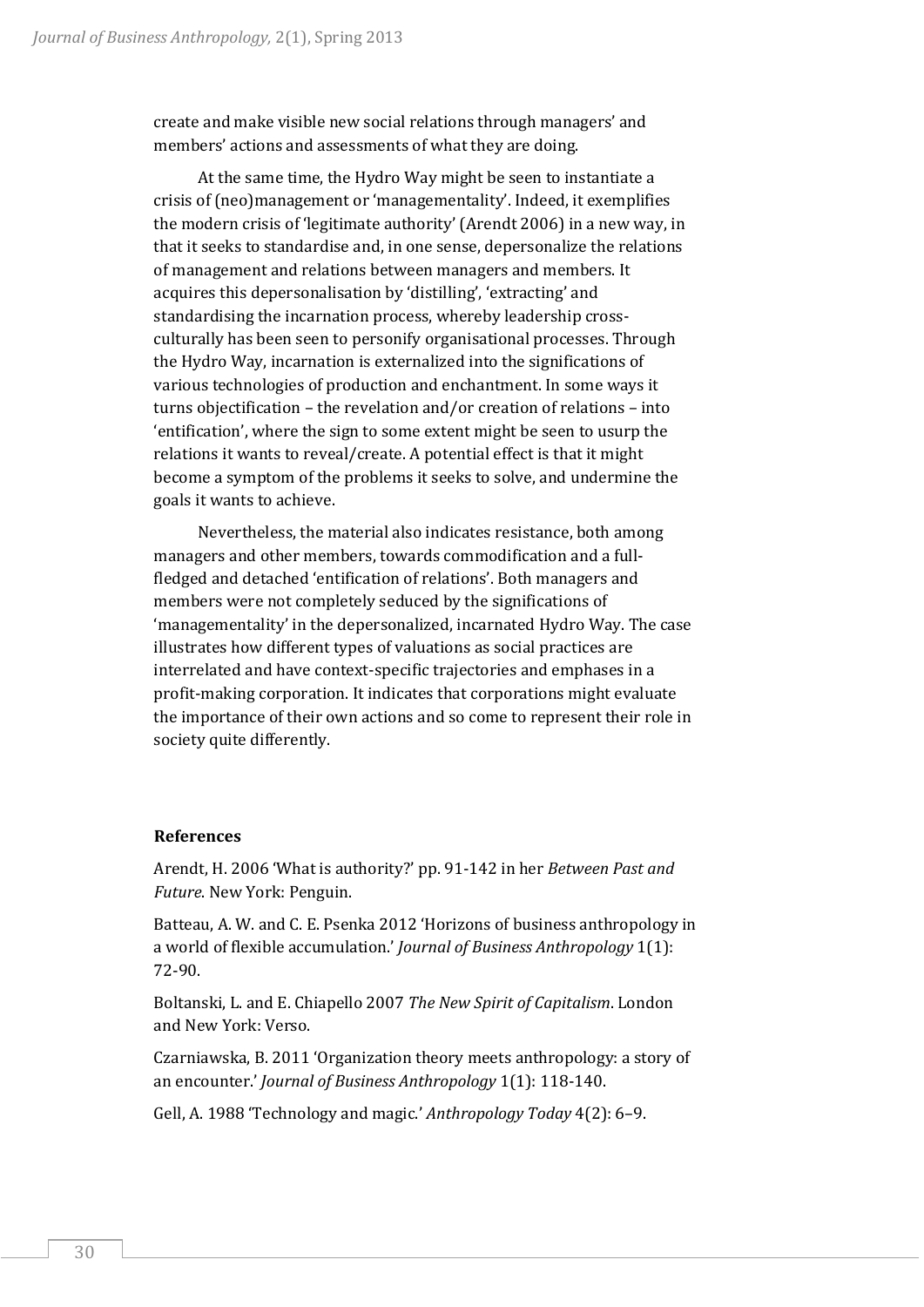Gell, A. 2006 'Strathernograms, or the semiotics of mixed metaphors,' pp. 29-75 in E. Hirsch (ed.) *The Art of Anthropology: Essays and Diagrams*. Oxford: Berg.

Graeber, D. 2001 *Toward an Anthropological Theory of Value*. New York: Palgrave.

Heidegger, M. 1977 *The Question Concerning Technology and Other Essays*, trans. William Lovitt. New York: Harper and Row Publishers.

Helgesson, C-F. and F. Muniesa 2013 ['For what it's worth: an introduction](http://dx.doi.org/10.3384/vs.2001-5992.13111)  [to valuation studies](http://dx.doi.org/10.3384/vs.2001-5992.13111).' *Valuation Studies* 1(1): 1-10.

Ho, K. 2009 *Liquidated: An Ethnography of Wall Street*. Durham and London: Duke University Press.

Kjellberg, H. and A. Mallard 2013 '[Valuation studies? Our collective two](http://dx.doi.org/10.3384/vs.2001-5992.131111)  [cents](http://dx.doi.org/10.3384/vs.2001-5992.131111).' *Valuation Studies* 1(1): 11-30.

Lamont, M. 2012 'Toward a comparative sociology of valuation and evaluation.' *Annual Review of Sociology* 38: 201–221.

Larsen, T. 2010 'Acts of entification: on the emergence of thinghood in social life,' pp. 154-176 in N. Rapport (ed.) *Human Nature as Capacity: An Ethnographic Approach*. New York: Berghahn Books.

Munn, N. 1986 *The Fame of Gawa: A Symbolic Study of Value Transformation in a Massim (Papua New Guinea) Society*. Cambridge: Cambridge University Press.

Reed, M. 2011 'The post-bureaucratic organization and the control revolution', pp. 230-56 in S. Clegg et al. (eds.) *Managing Modernity. Beyond Bureaucracy?* Oxford: Oxford University Press.

Robertson, R. 1995 'Glocalization: time-space and homogeneityheterogeneity,' pp. 25-44 in M. Featherstone, S. M. Lasch and R. Robertson (eds.) *Global Modernities*. London: Sage.

Røyrvik, E. A. 2008 *Directors of Creation: An Anthropology of Capitalist Conjunctures in the Contemporary*. PhD Dissertation, Norwegian University of Science and Technology (NTNU). ISBN 978-82-471-1301-1.

Røyrvik, E. A. 2011 *The Allure of Capitalism. An Ethnography of Management and the Global Economy in Crisis*. New York and Oxford: Berghahn Books.

Shenhav, Y. A. 1999 *Manufacturing Rationality: The Engineering Foundations of the Managerial Revolution*. New York: Oxford University Press.

Strathern, M. 1987 'Conclusion,' pp. 278-302 in M. Strathern (ed.) *Dealing with Inequality: Analysing Gender Relations in Melanesia and Beyond*. Cambridge: Cambridge University Press.